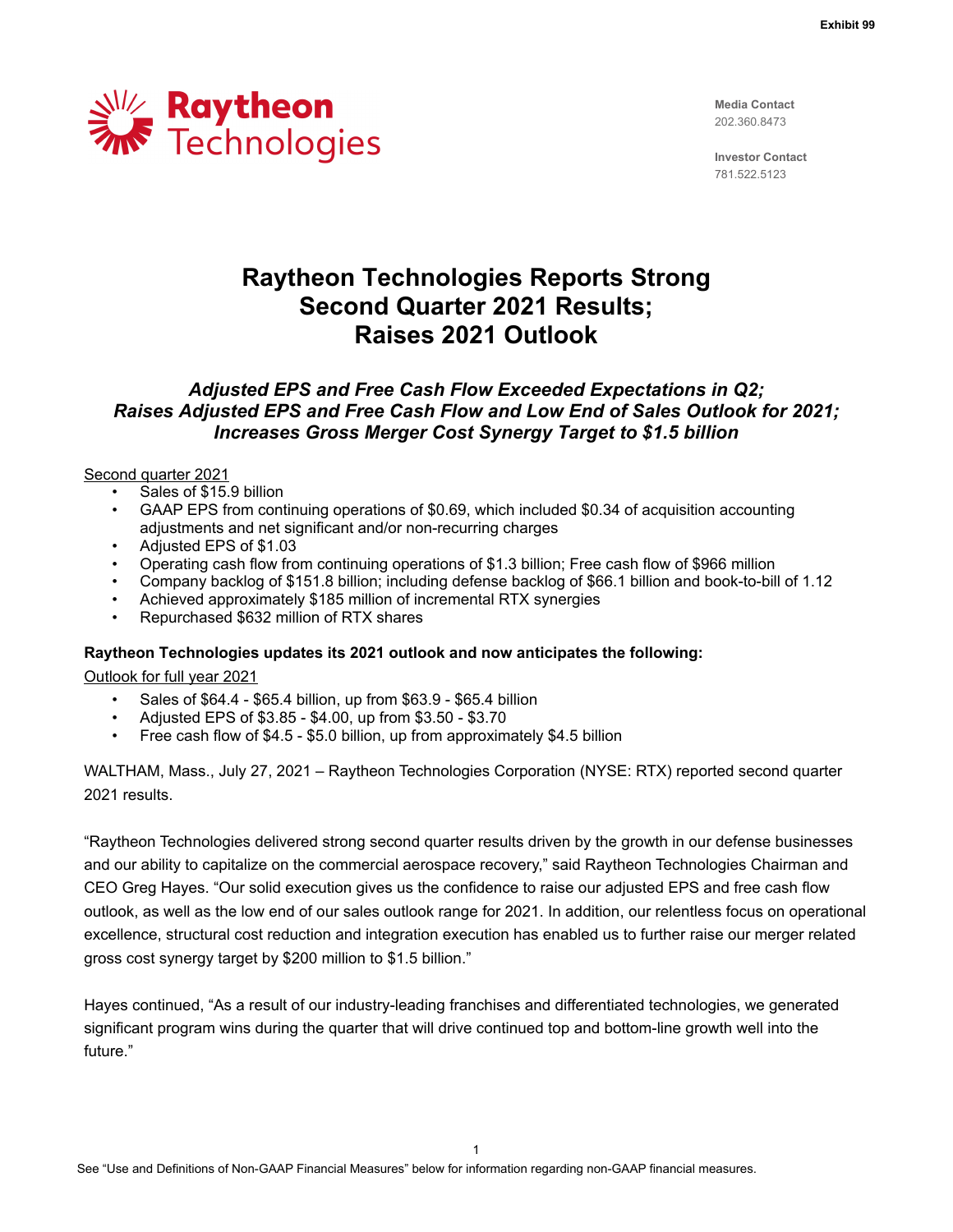Raytheon Technologies reported second quarter sales of \$15.9 billion. GAAP EPS from continuing operations was \$0.69 and included \$0.34 of acquisition accounting adjustments and net significant and/or non-recurring charges. This included \$0.26 of acquisition accounting adjustments primarily related to intangible amortization, \$0.05 related to the revaluation of deferred taxes resulting from the increase in the U.K. corporate tax rate and \$0.03 of restructuring. Adjusted EPS was \$1.03.

The company recorded net income from continuing operations in the second quarter of \$1,040 million, which included \$525 million of acquisition accounting adjustments and net significant and/or nonrecurring charges. Adjusted net income was \$1,565 million. Operating cash flow from continuing operations in the second quarter was \$1,326 million. Capital expenditures were \$360 million, resulting in free cash flow of \$966 million.

| ັ                                              |             |        |            |         |           |  |  |  |
|------------------------------------------------|-------------|--------|------------|---------|-----------|--|--|--|
|                                                | 2nd Quarter |        |            |         |           |  |  |  |
| (\$ in millions, except EPS)                   |             | 2021   |            | 2020    | % Change  |  |  |  |
| Reported                                       |             |        |            |         |           |  |  |  |
| Sales                                          | \$          | 15,880 | -\$        | 14,061  | 13 %      |  |  |  |
| Net Income                                     | $\$\$       | 1,040  | -\$        | (3,844) | <b>NM</b> |  |  |  |
| <b>EPS</b>                                     | \$          | 0.69   | - \$       | (2.56)  | <b>NM</b> |  |  |  |
|                                                |             |        |            |         |           |  |  |  |
| Adjusted                                       |             |        |            |         |           |  |  |  |
| <b>Sales</b>                                   | $\$\$       | 15,880 | - \$       | 14,223  | 12 %      |  |  |  |
| Net Income                                     | \$          | 1,565  | - \$       | 583     | 168 %     |  |  |  |
| <b>EPS</b>                                     | \$          | 1.03   | $\sqrt{3}$ | 0.39    | 164 %     |  |  |  |
|                                                |             |        |            |         |           |  |  |  |
| Operating Cash Flow from Continuing Operations | \$          | 1,326  | - \$       | 210     | 531 %     |  |  |  |
| Free Cash Flow                                 | \$          | 966    | -\$        | (248)   | <b>NM</b> |  |  |  |

## **Summary Financial Results – Continuing Operations**

## **Backlog and Bookings**

Backlog at the end of the second quarter was \$151.8 billion, of which \$85.7 billion was from commercial aerospace and \$66.1 billion was from defense.

Notable defense bookings during the quarter included:

- ~\$2 billion for the engineering and manufacturing development (EMD) phase of the Long-Range Standoff (LRSO) Weapon System at Raytheon Missiles & Defense (RMD)
- \$1.3 billion for the Next Generation Interceptor (NGI) for the Missile Defense Agency at RMD
- \$1.1 billion of classified bookings at Raytheon Intelligence & Space (RIS)
- \$365 million for the Standard Terminal Automation Replacement System (STARS) program for the Federal Aviation Administration at RIS
- \$327 million for AIM-9X Sidewinder for the U.S. Air Force, U.S. Navy and international customers at RMD
- \$242 million on the Army Navy/Transportable Radar Surveillance-Model 2 (AN/TPY-2) radar program for the Missile Defense Agency at RMD
- \$213 million for StormBreaker for the U.S. Air Force and U.S. Navy at RMD
- \$211 million to provide additional upgrades to the Global Positioning System Next Generation Operational Control System (GPS OCX) program for the U.S. Air Force at RIS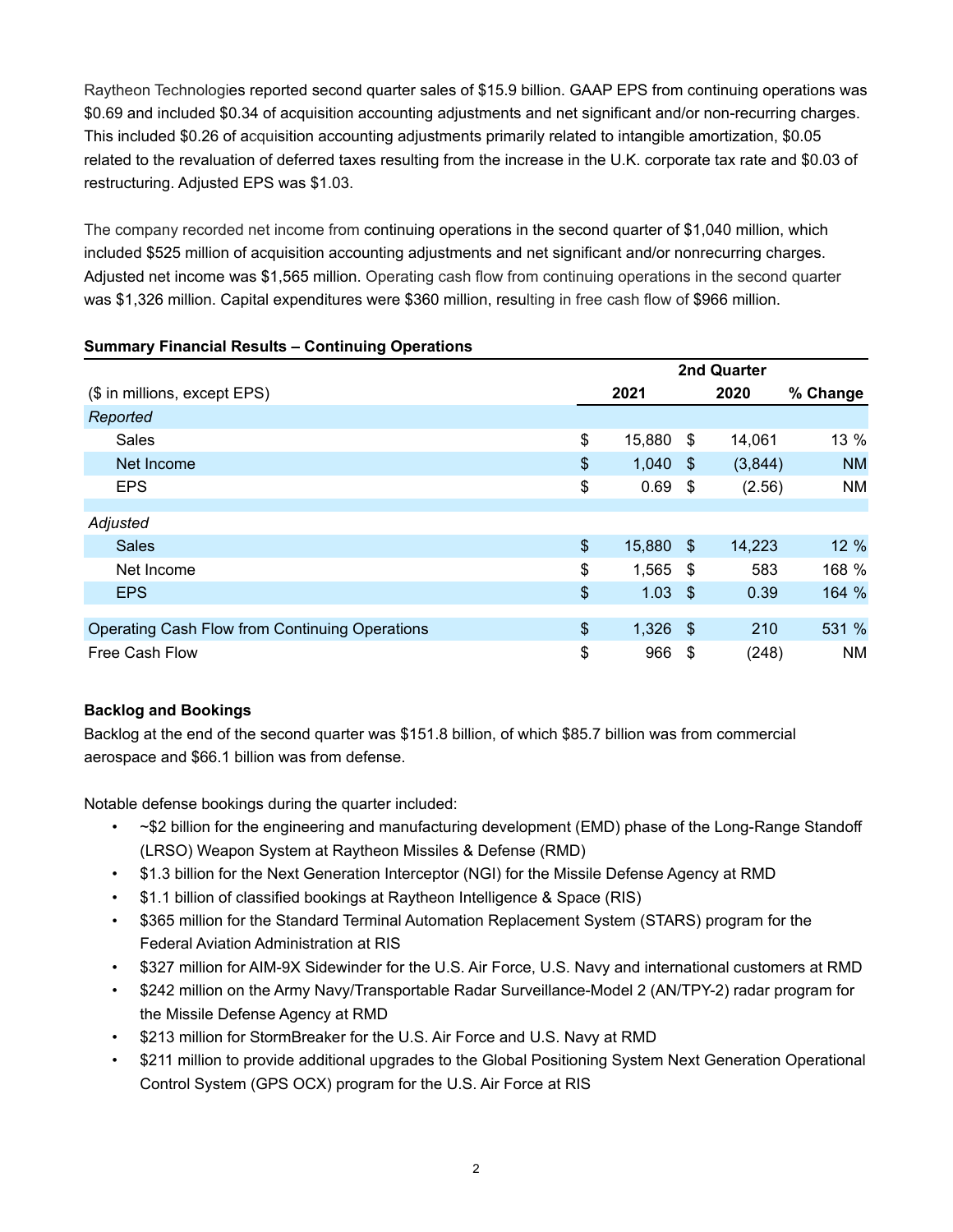## **Segment Results**

The company's reportable segments are Collins Aerospace, Pratt & Whitney, Raytheon Intelligence & Space (RIS) and Raytheon Missiles & Defense (RMD).

## **Collins Aerospace**

|                                | <b>2nd Quarter</b> |         |    |         |           |  |  |  |  |  |
|--------------------------------|--------------------|---------|----|---------|-----------|--|--|--|--|--|
| $($$ in millions)              |                    | 2021    |    | 2020    | Change    |  |  |  |  |  |
| Reported                       |                    |         |    |         |           |  |  |  |  |  |
| Sales                          | \$                 | 4,545   |    | \$4,202 | 8 %       |  |  |  |  |  |
| <b>Operating Profit (Loss)</b> | \$                 | 506     | \$ | (317)   | <b>NM</b> |  |  |  |  |  |
| <b>ROS</b>                     |                    | 11.1 %  |    | (7.5)%  | 1,860 bps |  |  |  |  |  |
|                                |                    |         |    |         |           |  |  |  |  |  |
| Adjusted                       |                    |         |    |         |           |  |  |  |  |  |
| <b>Sales</b>                   |                    | \$4,545 |    | \$4,298 | 6%        |  |  |  |  |  |
| <b>Operating Profit</b>        | \$                 | 518     | \$ | 24      | 2,058 %   |  |  |  |  |  |
| <b>ROS</b>                     |                    | 11.4 %  |    | 0.6%    | 1,080 bps |  |  |  |  |  |
|                                |                    |         |    |         |           |  |  |  |  |  |

*NM = Not Meaningful*

Collins Aerospace had second quarter 2021 adjusted sales of \$4,545 million, up 6 percent versus the prior year. The increase in sales was driven by a 24 percent increase in commercial aftermarket and an 8 percent increase in commercial OE, which more than offset a 7 percent decline in military. Excluding the impact of the prior year Military GPS and Space ISR divestitures and FX, military was down 1 percent in the quarter. The increase in commercial sales was driven primarily by the recovery of commercial air traffic which has resulted in higher flight hours, aircraft fleet utilization and commercial OEM deliveries.

Collins Aerospace recorded adjusted operating profit of \$518 million in the quarter, up 2,058 percent versus the prior year. The increase in adjusted operating profit was driven by drop through on higher commercial aerospace aftermarket and OEM sales volume along with continued cost reduction actions and the benefit of contract settlements. This was partially offset by the impact of the Military GPS and Space ISR divestitures.

## **Pratt & Whitney**

|                                | 2nd Quarter |       |            |           |  |  |  |  |  |  |
|--------------------------------|-------------|-------|------------|-----------|--|--|--|--|--|--|
| $($$ in millions)              | 2021        |       | 2020       | Change    |  |  |  |  |  |  |
| Reported                       |             |       |            |           |  |  |  |  |  |  |
| Sales                          | \$<br>4,280 |       | \$3,487    | 23 %      |  |  |  |  |  |  |
| <b>Operating Profit (Loss)</b> | \$<br>112   | $\$\$ | (457)      | <b>NM</b> |  |  |  |  |  |  |
| <b>ROS</b>                     | 2.6 %       |       | $(13.1)\%$ | 1,570 bps |  |  |  |  |  |  |
|                                |             |       |            |           |  |  |  |  |  |  |
| Adjusted                       |             |       |            |           |  |  |  |  |  |  |
| <b>Sales</b>                   | \$4,280     |       | \$3,607    | 19 %      |  |  |  |  |  |  |
| <b>Operating Profit (Loss)</b> | \$<br>96    | \$    | (151)      | <b>NM</b> |  |  |  |  |  |  |
| <b>ROS</b>                     | 2.2%        |       | (4.2)%     | 640 bps   |  |  |  |  |  |  |
|                                |             |       |            |           |  |  |  |  |  |  |

*NM = Not Meaningful*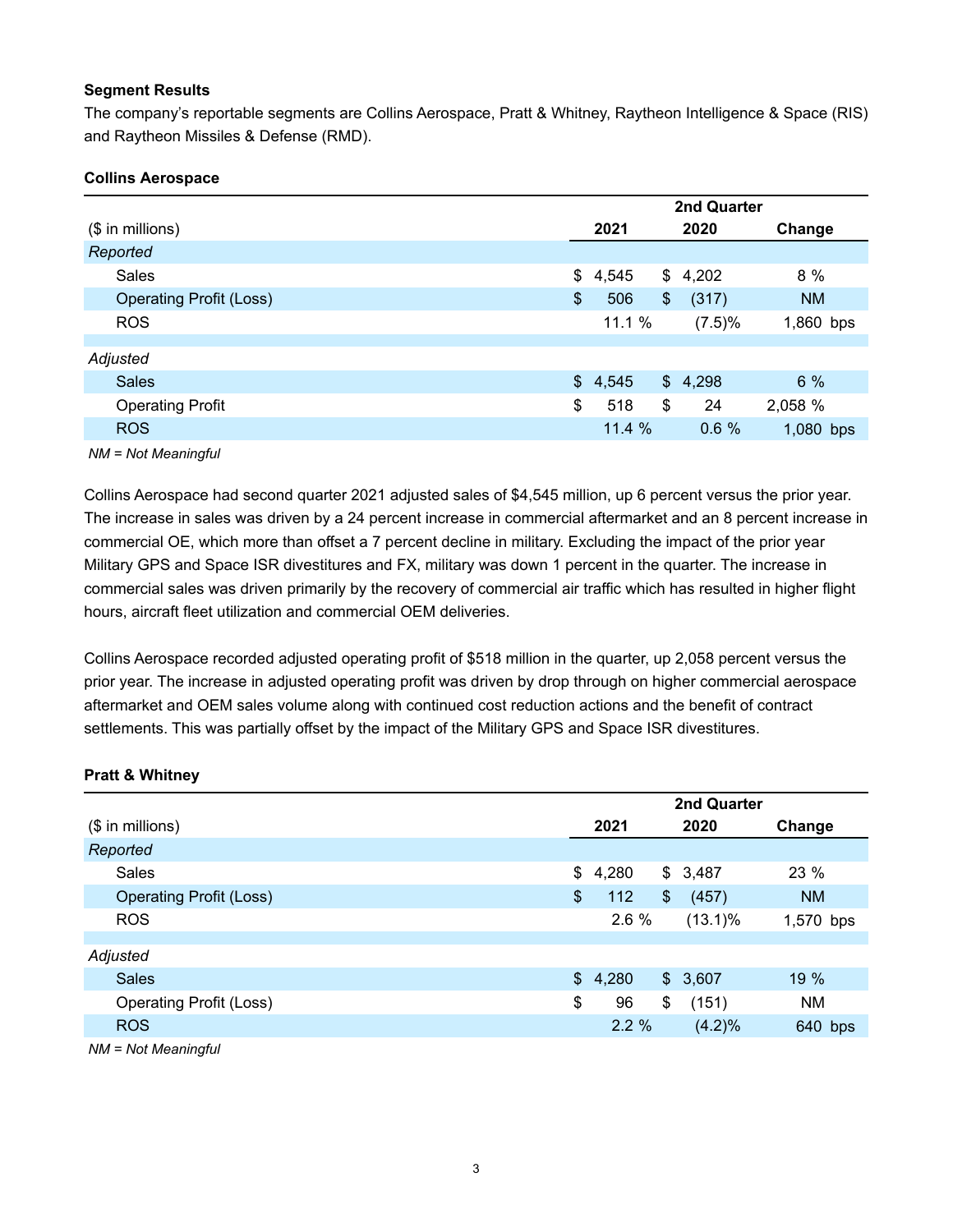Pratt & Whitney had second quarter 2021 adjusted sales of \$4,280 million, up 19 percent versus the prior year. The increase in sales was driven by a 41 percent increase in commercial aftermarket and a 30 percent increase in commercial OE, which more than offset a 3 percent decline in military. The increase in commercial sales was primarily due to higher shop visits and related spare part sales and commercial engine deliveries principally driven by the recovery in commercial air traffic. The decrease in military sales was primarily due to lower material inputs on military production programs.

Pratt & Whitney recorded adjusted operating profit of \$96 million in the quarter. The increase in adjusted operating profit was primarily driven by drop through on higher commercial aftermarket sales volume and favorable mix.

## **Raytheon Intelligence & Space**

|                         | 2nd Quarter   |                                |                           |         |           |  |  |  |
|-------------------------|---------------|--------------------------------|---------------------------|---------|-----------|--|--|--|
| $($$ in millions)       |               | $2020^{(1)}$<br>2021<br>Change |                           |         |           |  |  |  |
| Reported                |               |                                |                           |         |           |  |  |  |
| <b>Sales</b>            | $\mathcal{S}$ | 3,805                          | \$                        | 3,387   | 12 %      |  |  |  |
| <b>Operating Profit</b> | \$            | 415                            | $\boldsymbol{\mathsf{S}}$ | 309     | 34%       |  |  |  |
| <b>ROS</b>              |               | 10.9 %                         |                           | 9.1%    | $180$ bps |  |  |  |
|                         |               |                                |                           |         |           |  |  |  |
| Adjusted                |               |                                |                           |         |           |  |  |  |
| <b>Sales</b>            |               | \$3,805                        |                           | \$3,387 | 12 %      |  |  |  |
| <b>Operating Profit</b> | \$            | 415                            | \$                        | 309     | 34 %      |  |  |  |
| <b>ROS</b>              |               | 10.9 %                         |                           | 9.1%    | 180 bps   |  |  |  |

*1) Prior year results have been adjusted to reflect the previously communicated reorganization of the RIS and RMD segments, which became effective on January 1, 2021.*

*Note: Q2 2020 reported and adjusted results include RIS as of the merger date of April 3, 2020. Q2 2020 reported and adjusted numbers do not include the RIS pre-merger stub period from March 30, 2020 to April 2, 2020 which had approximately \$200M of sales and \$20M of operating profit.* 

RIS had second quarter 2021 adjusted sales of \$3,805 million, up 12 percent versus the prior year. The increase in sales was driven by the pre-merger stub period as well as growth in various Airborne ISR programs within sensing and effects, and classified cyber programs within cyber, training and services.

RIS recorded adjusted operating profit of \$415 million, up 34 percent versus the prior year. The increase in adjusted operating profit was primarily driven by productivity across various programs.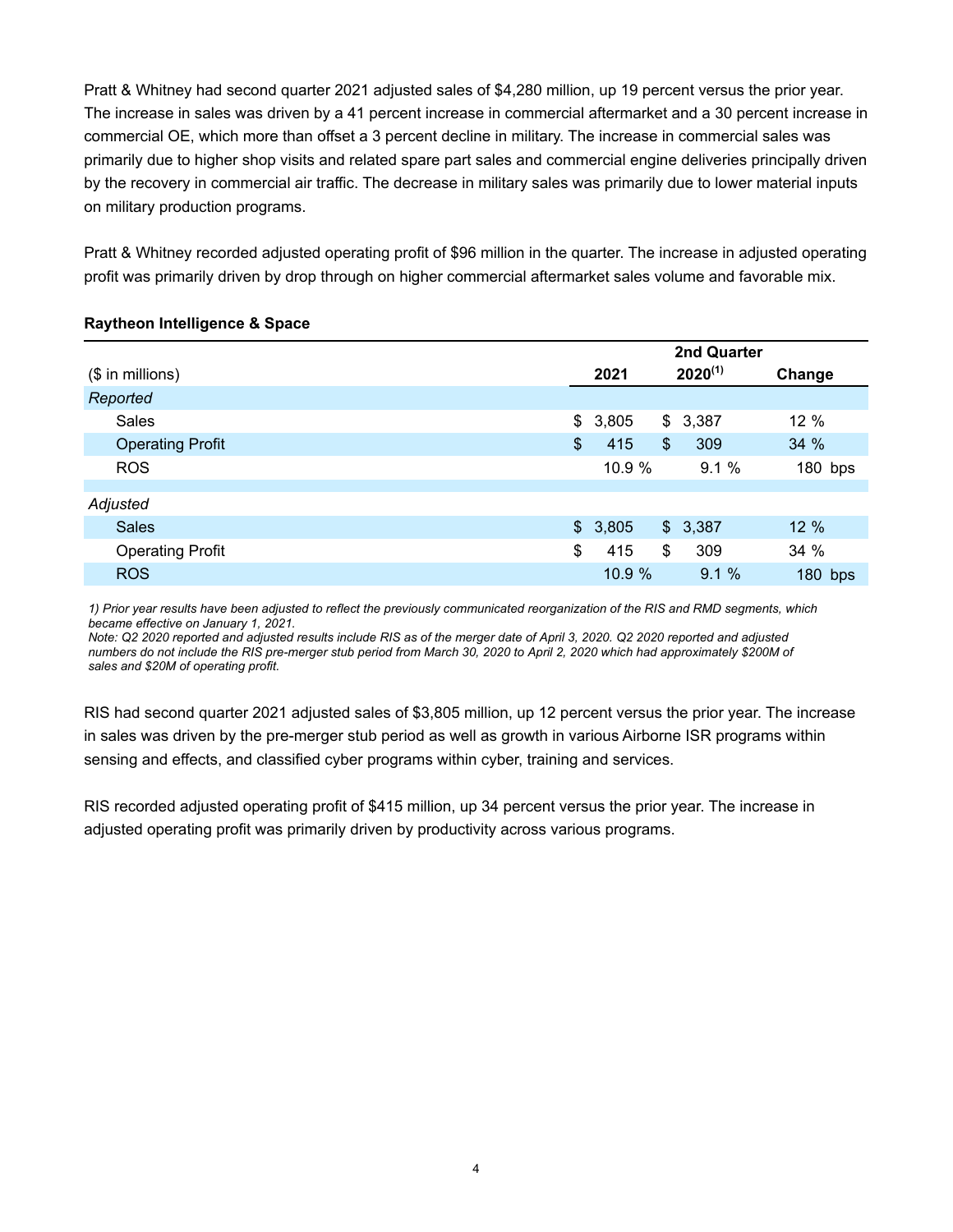## **Raytheon Missiles & Defense**

|                         | 2nd Quarter |         |    |              |           |  |  |  |
|-------------------------|-------------|---------|----|--------------|-----------|--|--|--|
| $$$ in millions)        | 2021        |         |    | $2020^{(1)}$ | Change    |  |  |  |
| Reported                |             |         |    |              |           |  |  |  |
| Sales                   | \$          | 3,985   | \$ | 3,506        | 14 %      |  |  |  |
| <b>Operating Profit</b> | \$          | 532     | \$ | 398          | 34 %      |  |  |  |
| <b>ROS</b>              |             | 13.4 %  |    | 11.4 %       | $200$ bps |  |  |  |
|                         |             |         |    |              |           |  |  |  |
| Adjusted                |             |         |    |              |           |  |  |  |
| <b>Sales</b>            |             | \$3,985 |    | \$3,452      | 15 %      |  |  |  |
| <b>Operating Profit</b> | \$          | 532     | \$ | 386          | 38 %      |  |  |  |
| <b>ROS</b>              |             | 13.4%   |    | 11.2%        | 220 bps   |  |  |  |

*1) Prior year results have been adjusted to reflect the previously communicated reorganization of the RIS and RMD segments, which became effective on January 1, 2021.*

*Note: Q2 2020 reported and adjusted results include RMD as of the merger date of April 3, 2020. Q2 2020 reported and adjusted numbers do not include the RMD pre-merger stub period from March 30, 2020 to April 2, 2020 which had approximately \$200M of sales and \$25M of operating profit.* 

RMD had second quarter 2021 adjusted sales of \$3,985 million, up 15 percent versus prior year. The increase in sales was primarily driven by the pre-merger stub period, as well as growth on an international Patriot program and on the StormBreaker program.

RMD recorded adjusted operating profit of \$532 million, up 38 percent versus the prior year. The increase in adjusted operating profit was driven by favorable mix and productivity across various programs.

## **Raytheon Technologies updates its 2021 outlook and now anticipates the following:**

Outlook for full year 2021

- Sales of \$64.4 \$65.4 billion, up from \$63.9 \$65.4 billion
- Adjusted EPS of \$3.85 \$4.00, up from \$3.50 \$3.70
- Free cash flow of \$4.5 \$5.0 billion, up from approximately \$4.5 billion

## **About Raytheon Technologies**

Raytheon Technologies Corporation is an aerospace and defense company that provides advanced systems and services for commercial, military and government customers worldwide. With four industry-leading businesses ― Collins Aerospace Systems, Pratt & Whitney, Raytheon Intelligence & Space and Raytheon Missiles & Defense ― the company delivers solutions that push the boundaries in avionics, cybersecurity, directed energy, electric propulsion, hypersonics, and quantum physics. The company, formed in 2020 through the combination of Raytheon Company and the United Technologies Corporation aerospace businesses, is headquartered in Waltham, Massachusetts.

## **Conference Call on the Second Quarter 2021 Financial Results**

Raytheon Technologies' financial results conference call will be held on Tuesday, July 27, 2021 at 8:30 a.m. ET. The dial-in number for the conference call will be (866) 219-7829 in the U.S. or (478) 205-0667 outside of the U.S. The passcode is 5083236. The conference call will also be audiocast on the Internet at www.rtx.com. Individuals may listen to the call and download charts that will be used during the call. These charts will be available for download prior to the call.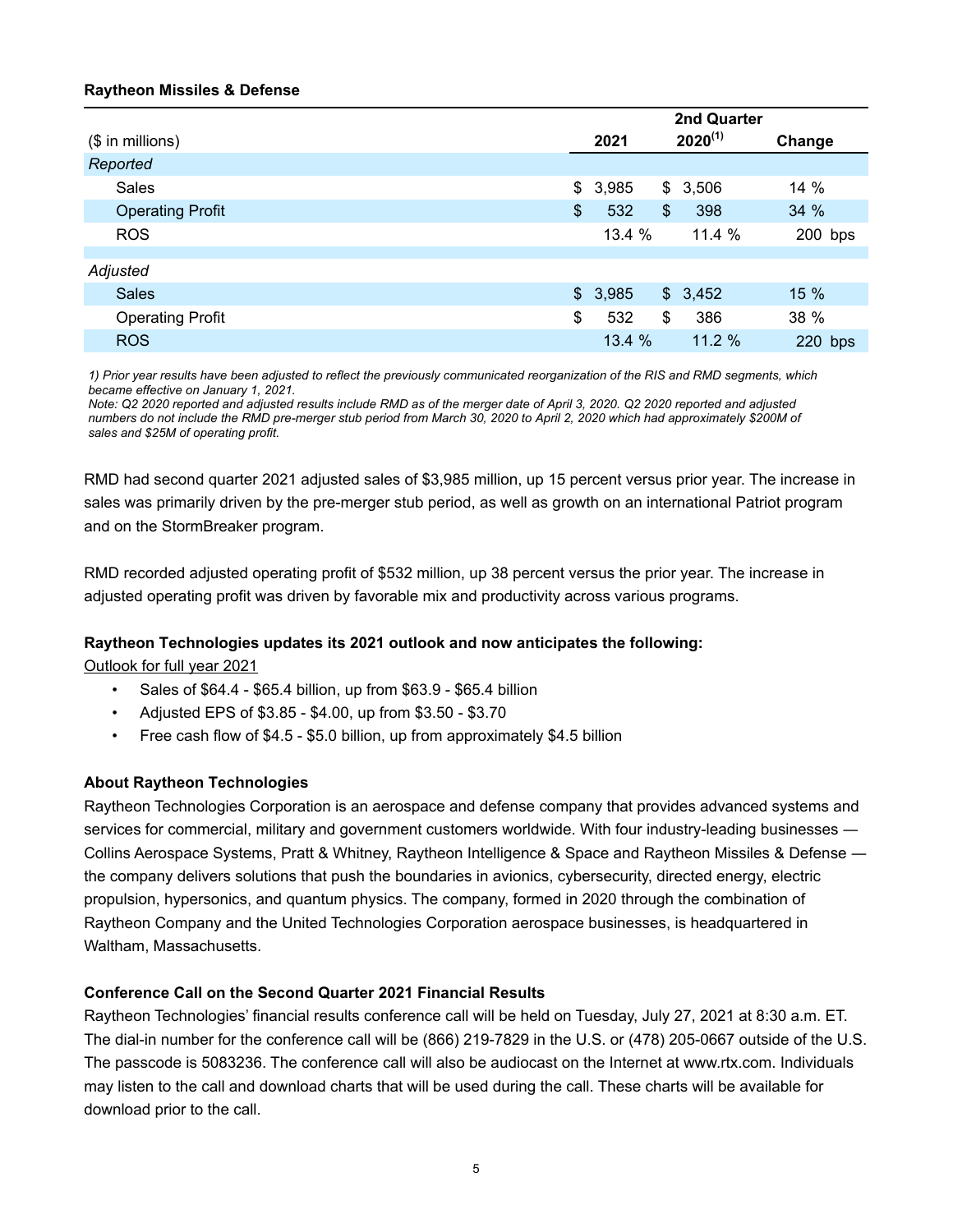## **Use and Definitions of Non-GAAP Financial Measures**

Raytheon Technologies Corporation ("RTC") reports its financial results in accordance with accounting principles generally accepted in the United States ("GAAP").

We supplement the reporting of our financial information determined under GAAP with certain non-GAAP financial information. The non-GAAP information presented provides investors with additional useful information, but should not be considered in isolation or as substitutes for the related GAAP measures. Moreover, other companies may define non-GAAP measures differently, which limits the usefulness of these measures for comparisons with such other companies. We encourage investors to review our financial statements and publiclyfiled reports in their entirety and not to rely on any single financial measure.

Adjusted net sales, organic sales, adjusted operating profit (loss), adjusted net income and adjusted earnings per share ("EPS") are non-GAAP financial measures. Adjusted net sales represents consolidated net sales (a GAAP measure), excluding significant items of a non-recurring and/or nonoperational nature (hereinafter referred to as "other significant items"). Organic sales represents consolidated net sales (a GAAP measure), excluding the impact of foreign currency translation, acquisitions and divestitures completed in the preceding twelve months and other significant items. Adjusted operating profit (loss) represents operating profit (loss) (a GAAP measure), excluding restructuring costs, acquisition accounting adjustments and other significant items. Adjusted net income represents net income from continuing operations (a GAAP measure), excluding restructuring costs, acquisition accounting adjustments and other significant items. Adjusted EPS represents diluted earnings per share from continuing operations (a GAAP measure), excluding restructuring costs, acquisition accounting adjustments and other significant items. For the Business segments, when applicable, adjustments of net sales similarly reflect continuing operations excluding other significant items, organic sales similarly excludes the impact of foreign currency, acquisitions and divestitures, and other significant items, and adjustments of operating profit (loss) and operating profit margins (also referred to as return on sales (ROS)) similarly reflect continuing operations, excluding restructuring, acquisition accounting adjustments and other significant items.

Free cash flow is a non-GAAP financial measure that represents cash flow from operations (a GAAP measure) less capital expenditures. Management believes free cash flow is a useful measure of liquidity and an additional basis for assessing RTC's ability to fund its activities, including the financing of acquisitions, debt service, repurchases of RTC's common stock and distribution of earnings to shareowners.

A reconciliation of the non-GAAP measures to the corresponding amounts prepared in accordance with GAAP appears in the tables in this Appendix. The tables provide additional information as to the items and amounts that have been excluded from the adjusted measures.

When we provide our expectation for adjusted EPS and free cash flow on a forward-looking basis, a reconciliation of the differences between the non-GAAP expectations and the corresponding GAAP measures (expected diluted EPS from continuing operations and expected cash flow from operations, respectively) generally is not available without unreasonable effort due to potentially high variability, complexity and low visibility as to the items that would be excluded from the GAAP measure in the relevant future period, such as unusual gains and losses, the ultimate outcome of pending litigation, fluctuations in foreign currency exchange rates, the impact and timing of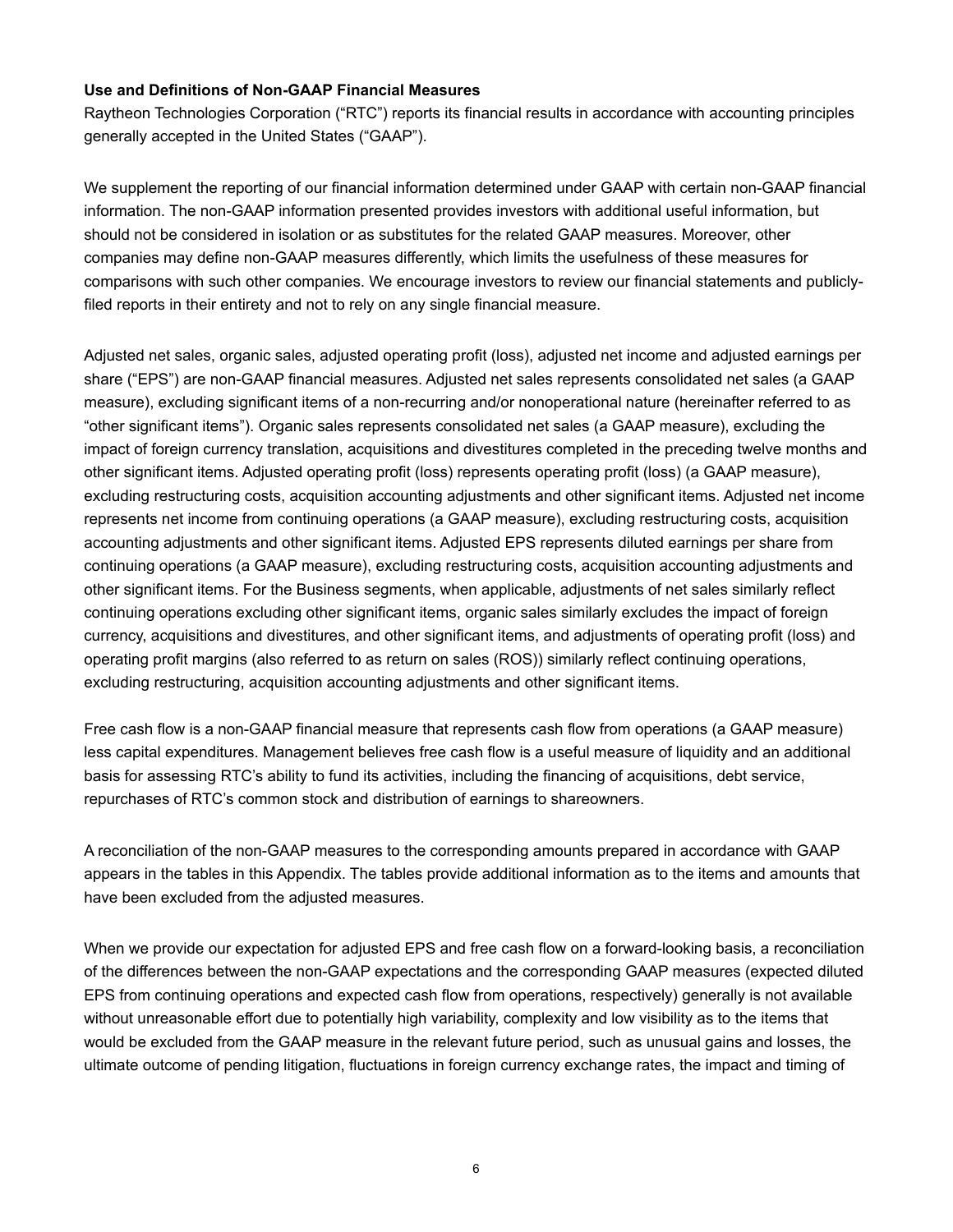potential acquisitions and divestitures, and other structural changes or their probable significance. The variability of the excluded items may have a significant, and potentially unpredictable, impact on our future GAAP results.

#### **Cautionary Statement Regarding Forward-Looking Statements**

This press release contains statements which, to the extent they are not statements of historical or present fact, constitute "forward-looking statements" under the securities laws. From time to time, oral or written forwardlooking statements may also be included in other information released to the public. These forward-looking statements are intended to provide Raytheon Technologies Corporation's ("RTC") management's current expectations or plans for our future operating and financial performance, based on assumptions currently believed to be valid. Forward-looking statements can be identified by the use of words such as "believe," "expect," "expectations," "plans," "strategy," "prospects," "estimate," "project," "target," "anticipate," "will," "should," "see," "guidance," "outlook," "confident," "on track" and other words of similar meaning. Forward-looking statements may include, among other things, statements relating to future sales, earnings, cash flow, results of operations, uses of cash, share repurchases, tax payments and rates, research and development spending, other measures of financial performance, potential future plans, strategies or transactions, credit ratings and net indebtedness, other anticipated benefits to RTC of United Technologies Corporation's ("UTC") Rockwell Collins acquisition, the merger between UTC and Raytheon Company ("Raytheon," and such merger, the "merger") or the spin-offs by UTC of Otis Worldwide Corporation and Carrier Global Corporation into separate independent companies (the "separation transactions"), including estimated synergies and customer cost savings resulting from the merger and the anticipated benefits and costs of the separation transactions and other statements that are not solely historical facts. All forward-looking statements involve risks, uncertainties and other factors that may cause actual results to differ materially from those expressed or implied in the forward-looking statements. For those statements, we claim the protection of the safe harbor for forward-looking statements contained in the U.S. Private Securities Litigation Reform Act of 1995. Such risks, uncertainties and other factors include, without limitation: (1) the effect of economic conditions in the industries and markets in which RTC operates in the U.S. and globally and any changes therein, including financial market conditions, fluctuations in commodity prices, interest rates and foreign currency exchange rates, levels of end market demand in both the commercial and defense segments of the aerospace industry, levels of air travel, financial condition of commercial airlines, and the impact of pandemic health issues (including the impact of the coronavirus disease 2019 (COVID-19) pandemic on global air travel and commercial and business activities which have not yet fully recovered to pre-pandemic levels, and that the timing and extent of such recovery may be impacted by factors including the distribution, acceptance and efficacy of vaccines, emerging coronavirus variants and additional outbreaks) aviation safety concerns, weather conditions and natural disasters, the financial condition of our customers and suppliers, and the risks associated with U.S. government sales (including changes or shifts in defense spending due to budgetary constraints, spending cuts resulting from sequestration or the allocation of funds to governmental responses to COVID-19, a government shutdown, or otherwise, and uncertain funding of programs); (2) challenges in the development, production, delivery, support, performance, safety, regulatory compliance, and realization of the anticipated benefits (including our expected returns under customer contracts) of advanced technologies and new products and services; (3) the scope, nature, impact or timing of acquisition and divestiture activity, including among other things the integration of UTC's and Raytheon Company's businesses and the integration of RTC with other businesses acquired before and after the merger, and realization of synergies and opportunities for growth and innovation and incurrence of related costs and expenses; (4) RTC's levels of indebtedness, capital spending and research and development spending; (5) future availability of credit and factors that may affect such availability, including credit market conditions and our capital structure; (6) the timing and scope of future repurchases by RTC of its common stock,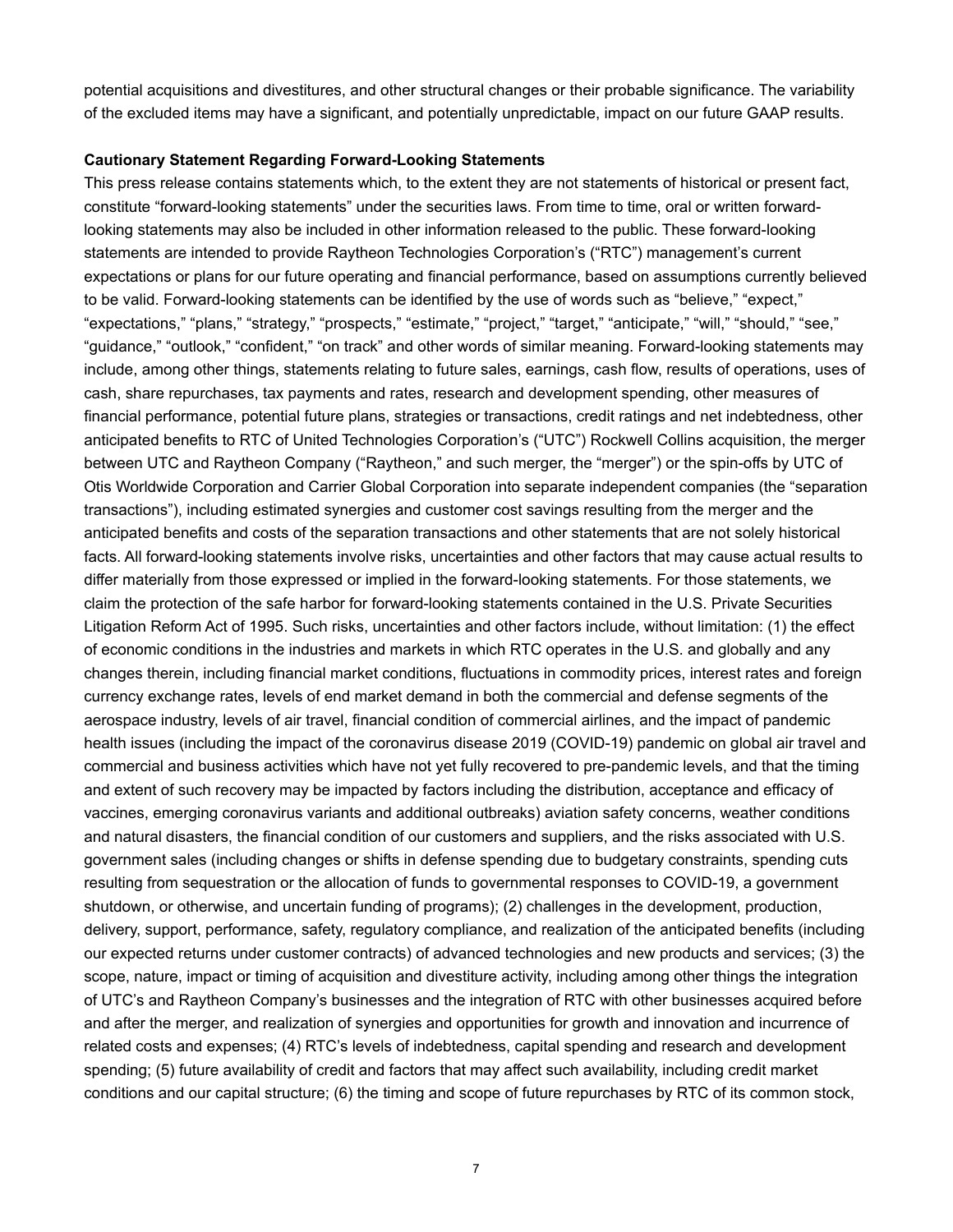which are subject to a number of uncertainties and may be discontinued, accelerated, suspended or delayed at any time due to various factors, including market conditions and the level of other investing activities and uses of cash; (7) delays and disruption in delivery of materials and services from suppliers; (8) company and customerdirected cost reduction efforts and restructuring costs and savings and other consequences thereof (including the potential termination of U.S. government contracts and performance under undefinitized contract actions and the potential inability to recover termination costs); (9) new business and investment opportunities; (10) the ability to realize the intended benefits of organizational changes; (11) the anticipated benefits of diversification and balance of operations across product lines, regions and industries; (12) the outcome of legal proceedings, investigations and other contingencies; (13) pension plan assumptions and future contributions; (14) the impact of the negotiation of collective bargaining agreements and labor disputes; (15) the effect of changes in political conditions in the U.S. and other countries in which RTC and its businesses operate, including the effect of changes in U.S. trade policies on general market conditions, global trade policies and currency exchange rates in the near term and beyond; (16) changes resulting from the recent change in the U.S. Administration and potential changes in Department of Defense policies or priorities; (17) the effect of changes in tax (including those that may be enacted by the current U.S. Congress and/or other changes still to come as a result of U.S. tax reform enacted on December 22, 2017, commonly referred to as the Tax Cuts and Jobs Act of 2017), environmental, regulatory and other laws and regulations (including, among other things, export and import requirements such as the International Traffic in Arms Regulations and the Export Administration Regulations, anti-bribery and anticorruption requirements, including the Foreign Corrupt Practices Act, industrial cooperation agreement obligations, and procurement and other regulations) in the U.S. and other countries in which RTC and its businesses operate; (18) the possibility that the anticipated benefits from the combination of UTC's and Raytheon's businesses (including ongoing integration activities from historic UTC and Raytheon acquisitions prior to the merger) cannot be realized in full or may take longer to realize than expected, or the possibility that costs or difficulties related to the integration of UTC's businesses with Raytheon's will be greater than expected or may not result in the achievement of estimated synergies within the contemplated time frame or at all; (19) the ability of RTC to retain and hire key personnel and the ability of our personnel to continue to operate our facilities and businesses around the world in light of, among other factors, the COVID-19 pandemic and related personnel reductions; and (20) the intended qualification of (i) the merger as a tax-free reorganization and (ii) the separation transactions and other internal restructurings as tax-free to UTC and former UTC shareowners, in each case, for U.S. federal income tax purposes. For additional information on identifying factors that may cause actual results to vary materially from those stated in forward-looking statements, see the reports of RTC, UTC and Raytheon on Forms S-4, 10-K, 10-Q and 8-K filed with or furnished to the Securities and Exchange Commission from time to time. Any forward-looking statement speaks only as of the date on which it is made, and RTC assumes no obligation to update or revise such statement, whether as a result of new information, future events or otherwise, except as required by applicable law.

RTC-IR # # #-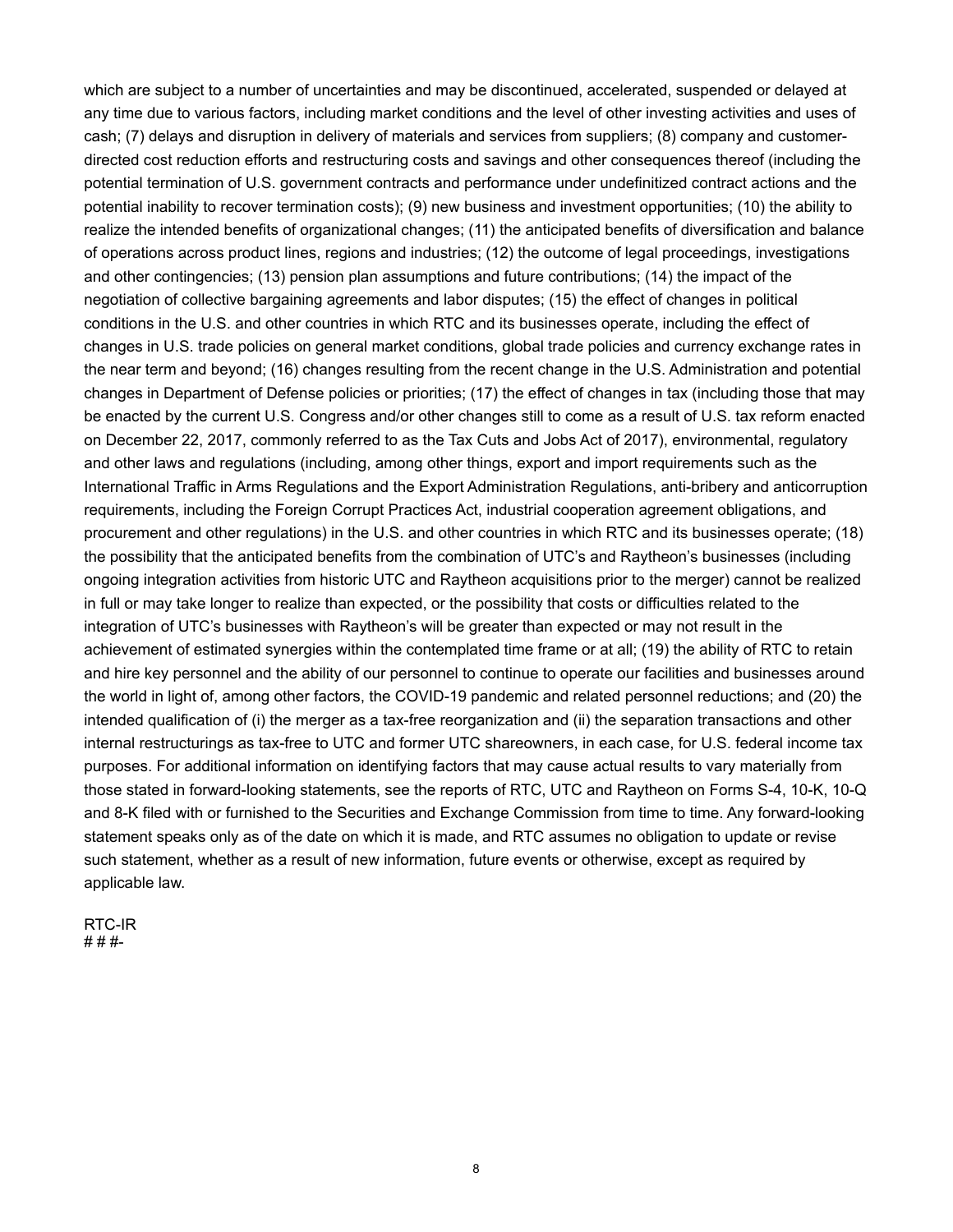#### **Raytheon Technologies Corporation Condensed Consolidated Statement of Operations**

|                                                                                         |               | Quarter Ended June 30, |                           |              | Six Months Ended June 30, |             |              |          |  |  |  |  |  |
|-----------------------------------------------------------------------------------------|---------------|------------------------|---------------------------|--------------|---------------------------|-------------|--------------|----------|--|--|--|--|--|
|                                                                                         |               | (Unaudited)            |                           |              |                           | (Unaudited) |              |          |  |  |  |  |  |
| (dollars in millions, except per share amounts; shares in millions)                     |               | 2021                   |                           | 2020         |                           | 2021        |              | 2020     |  |  |  |  |  |
| <b>Net Sales</b>                                                                        | $\mathsf{\$}$ | 15,880                 | $\mathcal{S}$             | 14,061       | $\$$                      | 31,131      | $\mathbb{S}$ | 25,421   |  |  |  |  |  |
| Costs and Expenses:                                                                     |               |                        |                           |              |                           |             |              |          |  |  |  |  |  |
| Cost of sales                                                                           |               | 12,655                 |                           | 12,214       |                           | 25,192      |              | 20,786   |  |  |  |  |  |
| Research and development                                                                |               | 657                    |                           | 695          |                           | 1,246       |              | 1,230    |  |  |  |  |  |
| Selling, general and administrative                                                     |               | 1,368                  |                           | 1,811        |                           | 2,588       |              | 2,788    |  |  |  |  |  |
| <b>Total Costs and Expenses</b>                                                         |               | 14,680                 |                           | 14,720       |                           | 29,026      |              | 24,804   |  |  |  |  |  |
| Goodwill impairment                                                                     |               |                        |                           | (3,183)      |                           |             |              | (3,183)  |  |  |  |  |  |
| Other income, net                                                                       |               | 82                     |                           | 82           |                           | 190         |              | 101      |  |  |  |  |  |
| Operating profit (loss)                                                                 |               | 1,282                  |                           | (3,760)      |                           | 2,295       |              | (2, 465) |  |  |  |  |  |
| Non-service pension benefit                                                             |               | (490)                  |                           | (237)        |                           | (981)       |              | (405)    |  |  |  |  |  |
| Interest expense, net                                                                   |               | 342                    |                           | 335          |                           | 688         |              | 667      |  |  |  |  |  |
| Income (loss) from continuing operations before income taxes                            |               | 1,430                  |                           | (3,858)      |                           | 2,588       |              | (2,727)  |  |  |  |  |  |
| Income tax expense (benefit)                                                            |               | 342                    |                           | (38)         |                           | 687         |              | 601      |  |  |  |  |  |
| Net income (loss) from continuing operations                                            |               | 1,088                  |                           | (3,820)      |                           | 1,901       |              | (3,328)  |  |  |  |  |  |
| Less: Noncontrolling interest in subsidiaries' earnings from<br>continuing operations   |               | 48                     |                           | 24           |                           | 89          |              | 78       |  |  |  |  |  |
| Income (loss) from continuing operations attributable to<br>common shareowners          |               | 1,040                  |                           | (3, 844)     |                           | 1,812       |              | (3, 406) |  |  |  |  |  |
| Discontinued operations:                                                                |               |                        |                           |              |                           |             |              |          |  |  |  |  |  |
| Loss from discontinued operations, before tax                                           |               | (10)                   |                           | (56)         |                           | (30)        |              | (232)    |  |  |  |  |  |
| Income tax (benefit) expense from discontinued operations                               |               | (2)                    |                           | (65)         |                           | (3)         |              | 237      |  |  |  |  |  |
| Net income (loss) from discontinued operations                                          |               | (8)                    |                           | 9            |                           | (27)        |              | (469)    |  |  |  |  |  |
| Less: Noncontrolling interest in subsidiaries' earnings from<br>discontinued operations |               |                        |                           |              |                           |             |              | 43       |  |  |  |  |  |
| Income (loss) from discontinued operations attributable to<br>common shareowners        |               | (8)                    |                           | 9            |                           | (27)        |              | (512)    |  |  |  |  |  |
| Net income (loss) attributable to common shareowners                                    | \$            | 1,032                  | $\boldsymbol{\mathsf{S}}$ | $(3,835)$ \$ |                           | 1,785       | \$           | (3,918)  |  |  |  |  |  |
| Earnings (loss) Per Share attributable to common shareowners -<br>Basic:                |               |                        |                           |              |                           |             |              |          |  |  |  |  |  |
| Income (loss) from continuing operations                                                | \$            | 0.69                   | \$                        | $(2.56)$ \$  |                           | 1.20        | \$           | (2.78)   |  |  |  |  |  |
| Income (loss) from discontinued operations                                              |               |                        |                           | 0.01         |                           | (0.02)      |              | (0.42)   |  |  |  |  |  |
| Net income (loss) attributable to common shareowners                                    | \$            | 0.69                   | \$                        | $(2.55)$ \$  |                           | 1.18        | $\mathbb S$  | (3.20)   |  |  |  |  |  |
| Earnings (loss) Per Share attributable to common shareowners -<br>Diluted:              |               |                        |                           |              |                           |             |              |          |  |  |  |  |  |
| Income (loss) from continuing operations                                                | \$            | 0.69                   | $\mathbb S$               | $(2.56)$ \$  |                           | 1.20        | $\mathbb{S}$ | (2.78)   |  |  |  |  |  |
| Income (loss) from discontinued operations                                              |               | (0.01)                 |                           | 0.01         |                           | (0.02)      |              | (0.42)   |  |  |  |  |  |
| Net income (loss) attributable to common shareowners                                    | $\mathbb S$   | 0.68                   | $\mathbb S$               | $(2.55)$ \$  |                           | $1.18$ \$   |              | (3.20)   |  |  |  |  |  |
|                                                                                         |               |                        |                           |              |                           |             |              |          |  |  |  |  |  |
| Weighted Average Shares Outstanding:                                                    |               |                        |                           |              |                           |             |              |          |  |  |  |  |  |
| <b>Basic shares</b>                                                                     |               | 1,506.4                |                           | 1,501.3      |                           | 1,508.7     |              | 1,225.4  |  |  |  |  |  |
| Diluted shares                                                                          |               | 1,513.5                |                           | 1,501.3      |                           | 1,513.7     |              | 1,225.4  |  |  |  |  |  |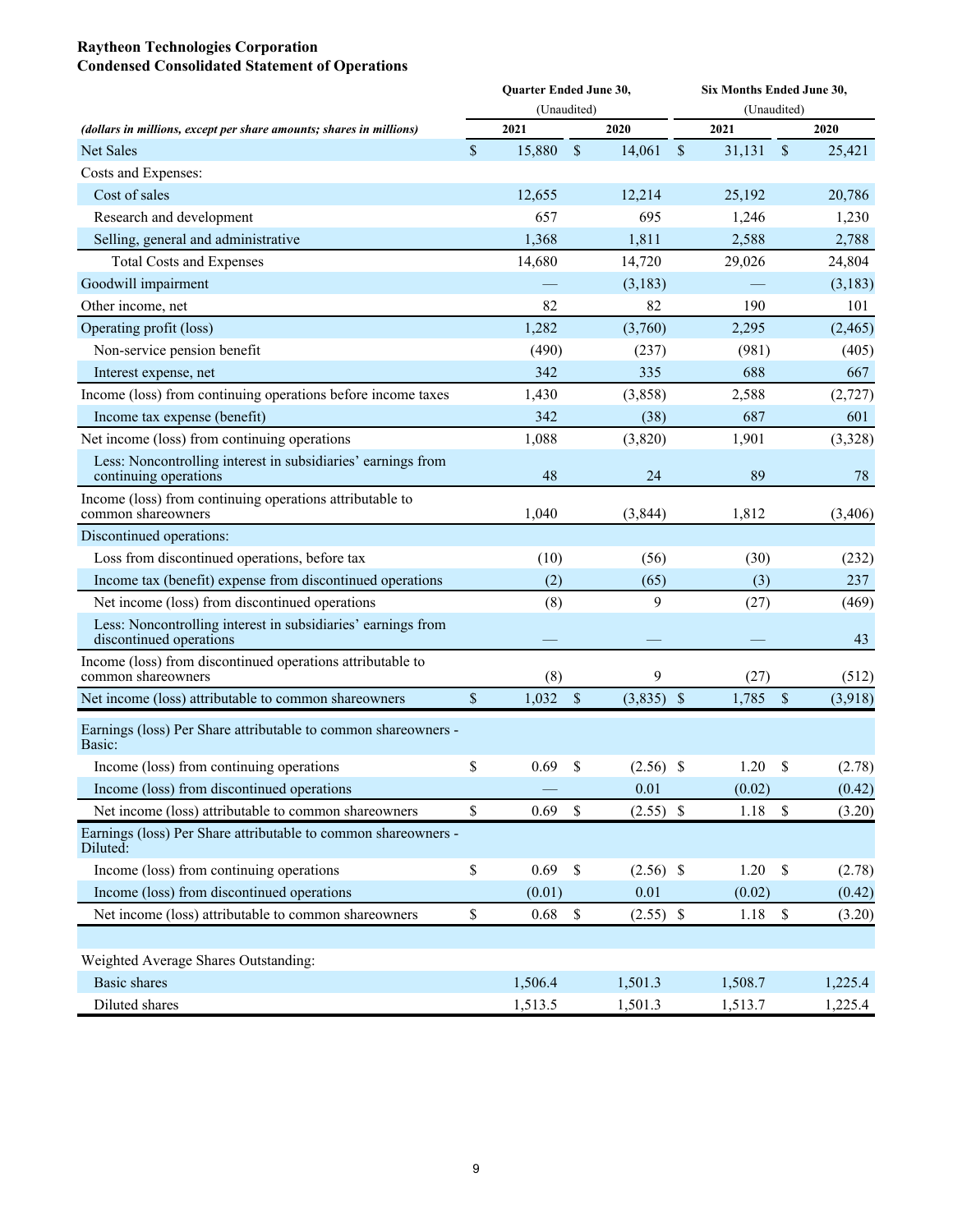## **Raytheon Technologies Corporation Segment Net Sales and Operating Profit**

|                                                   |                 |                                  | <b>Ouarter Ended</b> |                              | <b>Six Months Ended</b> |               |                 |                              |  |  |  |
|---------------------------------------------------|-----------------|----------------------------------|----------------------|------------------------------|-------------------------|---------------|-----------------|------------------------------|--|--|--|
|                                                   |                 |                                  | (Unaudited)          |                              |                         |               | (Unaudited)     |                              |  |  |  |
|                                                   |                 | June 30, 2021                    |                      | June 30, 2020 <sup>(1)</sup> |                         | June 30, 2021 |                 | June 30, 2020 <sup>(1)</sup> |  |  |  |
| (dollars in millions)                             | <b>Reported</b> | Adjusted                         | <b>Reported</b>      | <b>Adjusted</b>              | <b>Reported</b>         | Adjusted      | <b>Reported</b> | Adjusted                     |  |  |  |
| <b>Net Sales</b>                                  |                 |                                  |                      |                              |                         |               |                 |                              |  |  |  |
| Collins Aerospace Systems                         | \$4,545         | \$4,545                          | \$4,202              | \$4,298                      | \$8,915                 | \$8,915       | \$10,640        | \$10,758                     |  |  |  |
| Pratt & Whitney                                   | 4,280           | 4,280                            | 3,487                | 3,607                        | 8,310                   | 8,310         | 8,840           | 8,938                        |  |  |  |
| Raytheon Intelligence & Space                     | 3,805           | 3,805                            | 3,387                | 3,387                        | 7,570                   | 7,570         | 3,387           | 3,387                        |  |  |  |
| Raytheon Missiles & Defense                       | 3,985           | 3,985                            | 3,506                | 3,452                        | 7,778                   | 7,778         | 3,506           | 3,452                        |  |  |  |
| Total segments                                    | 16,615          | 16,615                           | 14,582               | 14,744                       | 32,573                  | 32,573        | 26,373          | 26,535                       |  |  |  |
| Eliminations and other                            | (735)           | (735)                            | (521)                | (521)                        | (1, 442)                | (1, 442)      | (952)           | (952)                        |  |  |  |
| Consolidated                                      | \$15,880        | \$15,880                         | \$14,061             | \$14,223                     | \$31,131                | \$31,131      | \$25,421        | \$25,583                     |  |  |  |
|                                                   |                 |                                  |                      |                              |                         |               |                 |                              |  |  |  |
| <b>Operating Profit</b>                           |                 |                                  |                      |                              |                         |               |                 |                              |  |  |  |
| Collins Aerospace Systems                         | \$<br>506       | $\boldsymbol{\mathsf{S}}$<br>518 | \$<br>(317)          | $\sqrt{\ }$<br>24            | \$<br>820               | \$<br>850     | \$<br>929       | \$1,308                      |  |  |  |
| Pratt & Whitney                                   | 112             | 96                               | (457)                | (151)                        | 132                     | 136           | 18              | 364                          |  |  |  |
| Raytheon Intelligence & Space                     | 415             | 415                              | 309                  | 309                          | 803                     | 803           | 309             | 309                          |  |  |  |
| Raytheon Missiles & Defense                       | 532             | 532                              | 398                  | 386                          | 1,028                   | 1,028         | 398             | 386                          |  |  |  |
| Total segments                                    | 1,565           | 1,561                            | (67)                 | 568                          | 2,783                   | 2,817         | 1,654           | 2,367                        |  |  |  |
| Eliminations and other                            | (40)            | (40)                             | (27)                 | (27)                         | (71)                    | (71)          | (52)            | (52)                         |  |  |  |
| Corporate expenses and other<br>unallocated items | (149)           | (89)                             | (277)                | (24)                         | (230)                   | (140)         | (407)           | (123)                        |  |  |  |
| FAS/CAS operating adjustment                      | 425             | 425                              | 356                  | 356                          | 848                     | 848           | 356             | 356                          |  |  |  |
| Acquisition accounting<br>adjustments             | (519)           |                                  | (3,745)              |                              | (1,035)                 |               | (4,016)         |                              |  |  |  |
| Consolidated                                      | \$1,282         | \$1,857                          | \$ (3,760)           | \$<br>873                    | \$2,295                 | \$3,454       | \$(2,465)       | \$2,548                      |  |  |  |
|                                                   |                 |                                  |                      |                              |                         |               |                 |                              |  |  |  |
| <b>Segment Operating Profit</b><br>Margin         |                 |                                  |                      |                              |                         |               |                 |                              |  |  |  |
| Collins Aerospace Systems                         | 11.1 %          | 11.4 %                           | $(7.5)\%$            | $0.6\%$                      | 9.2 %                   | 9.5 %         | 8.7 %           | 12.2 %                       |  |  |  |
| Pratt & Whitney                                   | $2.6\%$         | $2.2 \%$                         | $(13.1)\%$           | (4.2)%                       | $1.6\%$                 | 1.6 $%$       | $0.2 \%$        | 4.1 %                        |  |  |  |
| Raytheon Intelligence & Space                     | 10.9 %          | 10.9 %                           | 9.1 %                | 9.1%                         | 10.6 %                  | 10.6 %        | 9.1 %           | 9.1 %                        |  |  |  |
| Raytheon Missiles & Defense                       | 13.4 %          | 13.4 %                           | 11.4 %               | 11.2 %                       | 13.2 %                  | 13.2 %        | 11.4 %          | 11.2 %                       |  |  |  |
| <b>Total segment</b>                              | 9.4 %           | 9.4 %                            | $(0.5)\%$            | 3.9%                         | 8.5 %                   | 8.6 %         | 6.3 %           | 8.9%                         |  |  |  |

(1) Effective January 1, 2021, we reorganized certain product areas of our Raytheon Intelligence & Space (RIS) and Raytheon Missiles & Defense (RMD) businesses to more efficiently leverage our capabilities and we have reclassified the prior year numbers in the table above. The reorganization does not impact our previously reported Collins Aerospace Systems and Pratt & Whitney segment results, or our consolidated balance sheets, statements of operations or statements of cash flows.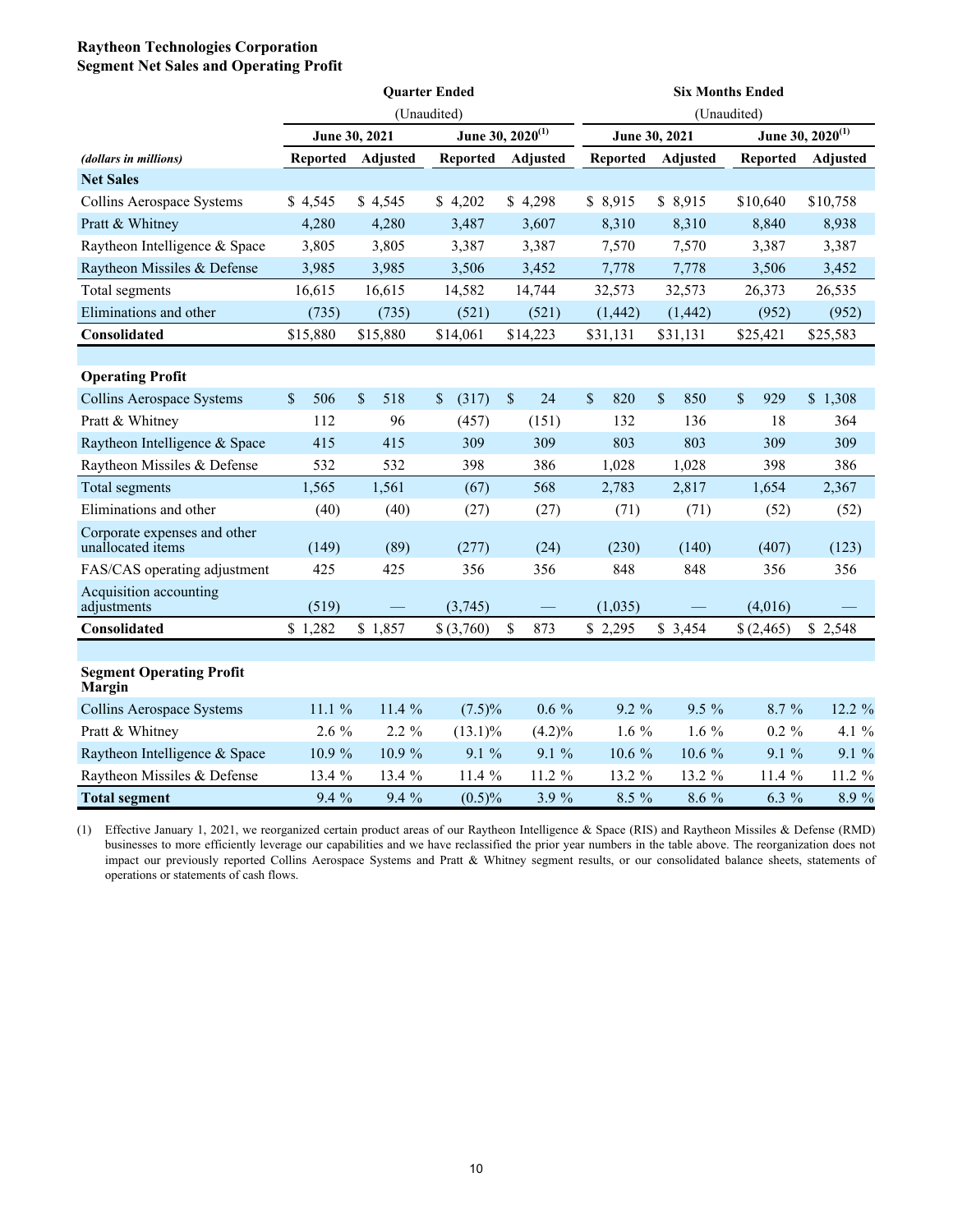#### **Raytheon Technologies Corporation Condensed Consolidated Balance Sheet**

| (dollars in millions)                                                   |             | June 30, 2021<br>(Unaudited) | <b>December 31, 2020</b><br>(Unaudited) |           |  |
|-------------------------------------------------------------------------|-------------|------------------------------|-----------------------------------------|-----------|--|
| <b>Assets</b>                                                           |             |                              |                                         |           |  |
| Cash and cash equivalents                                               | \$          | 8,051                        | \$                                      | 8,802     |  |
| Accounts receivable, net                                                |             | 8,912                        |                                         | 9,254     |  |
| Contract assets                                                         |             | 10,485                       |                                         | 9,931     |  |
| Inventory, net                                                          |             | 9,548                        |                                         | 9,411     |  |
| Other assets, current                                                   |             | 3,883                        |                                         | 5,978     |  |
| <b>Total Current Assets</b>                                             |             | 40,879                       |                                         | 43,376    |  |
| Customer financing assets                                               |             | 3,063                        |                                         | 3,144     |  |
| Fixed assets, net                                                       |             | 14,665                       |                                         | 14,962    |  |
| Operating lease right-of-use assets                                     |             | 1,900                        |                                         | 1,880     |  |
| Goodwill                                                                |             | 54,394                       |                                         | 54,285    |  |
| Intangible assets, net                                                  |             | 39,523                       |                                         | 40,539    |  |
| Other assets                                                            |             | 4,414                        |                                         | 3,967     |  |
| <b>Total Assets</b>                                                     | \$          | 158,838                      | \$                                      | 162,153   |  |
|                                                                         |             |                              |                                         |           |  |
| Liabilities, Redeemable Noncontrolling Interest and Equity              |             |                              |                                         |           |  |
| Short-term borrowings                                                   | \$          | 196                          | $\mathbb{S}$                            | 247       |  |
| Accounts payable                                                        |             | 8,043                        |                                         | 8,639     |  |
| Accrued employee compensation                                           |             | 2,233                        |                                         | 3,006     |  |
| Other accrued liabilities                                               |             | 10,361                       |                                         | 10,517    |  |
| Contract liabilities                                                    |             | 12,591                       |                                         | 12,889    |  |
| Long-term debt currently due                                            |             | 1,370                        |                                         | 550       |  |
| <b>Total Current Liabilities</b>                                        |             | 34,794                       |                                         | 35,848    |  |
| Long-term debt                                                          |             | 29,916                       |                                         | 31,026    |  |
| Operating lease liabilities, non-current                                |             | 1,563                        |                                         | 1,516     |  |
| Future pension and postretirement benefit obligations                   |             | 9,929                        |                                         | 10,342    |  |
| Other long-term liabilities                                             |             | 9,885                        |                                         | 9,537     |  |
| <b>Total Liabilities</b>                                                |             | 86,087                       |                                         | 88,269    |  |
| Redeemable noncontrolling interest                                      |             | 30                           |                                         | 32        |  |
| Shareowners' Equity:                                                    |             |                              |                                         |           |  |
| Common Stock                                                            |             | 37,140                       |                                         | 36,881    |  |
| <b>Treasury Stock</b>                                                   |             | (11, 424)                    |                                         | (10, 407) |  |
| Retained earnings                                                       |             | 48,954                       |                                         | 49,423    |  |
| Accumulated other comprehensive loss                                    |             | (3,555)                      |                                         | (3,734)   |  |
| Total Shareowners' Equity                                               |             | 71,115                       |                                         | 72,163    |  |
| Noncontrolling interest                                                 |             | 1,606                        |                                         | 1,689     |  |
| <b>Total Equity</b>                                                     |             | 72,721                       |                                         | 73,852    |  |
| <b>Total Liabilities, Redeemable Noncontrolling Interest and Equity</b> | $\mathbb S$ | 158,838 \$                   |                                         | 162,153   |  |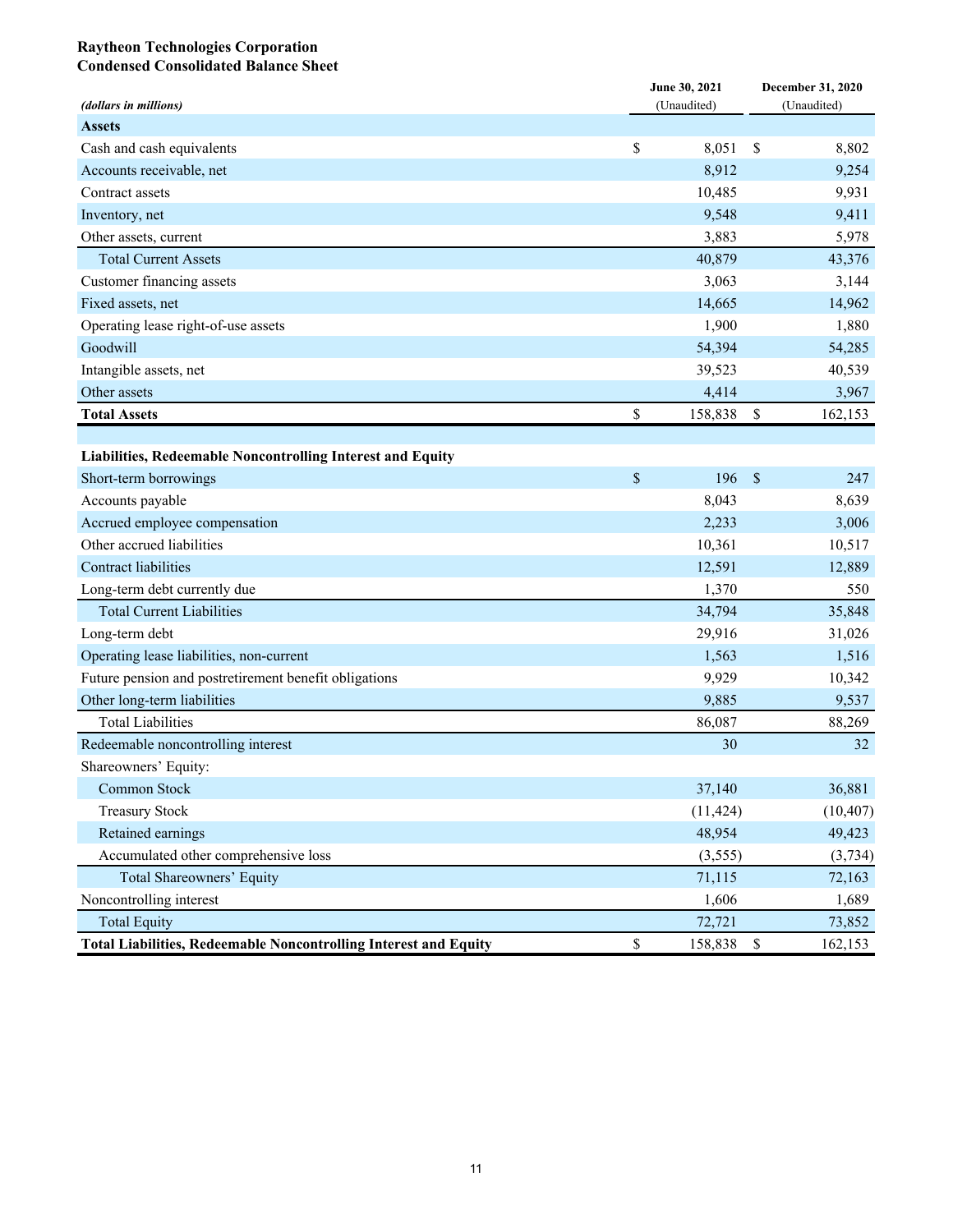#### **Raytheon Technologies Corporation Condensed Consolidated Statement of Cash Flows**

|                                                                                                                           | Quarter Ended June 30,   |             | Six Months Ended June 30, |    |                               |    |          |
|---------------------------------------------------------------------------------------------------------------------------|--------------------------|-------------|---------------------------|----|-------------------------------|----|----------|
|                                                                                                                           |                          | (Unaudited) |                           |    | (Unaudited)                   |    |          |
| (dollars in millions)                                                                                                     | 2021                     | 2020        |                           |    | 2021                          |    | 2020     |
| <b>Operating Activities:</b>                                                                                              |                          |             |                           |    |                               |    |          |
| Net income (loss) from continuing operations                                                                              | \$<br>1,088              | \$          | $(3,820)$ \$              |    | 1,901                         | \$ | (3,328)  |
| Adjustments to reconcile net income (loss) from continuing operations to net cash flows provided by operating activities: |                          |             |                           |    |                               |    |          |
| Depreciation and amortization                                                                                             | 1,132                    |             | 1,111                     |    | 2,255                         |    | 1,839    |
| Deferred income tax provision                                                                                             | 22                       |             | (274)                     |    | 175                           |    | 118      |
| Stock compensation cost                                                                                                   | 143                      |             | 72                        |    | 227                           |    | 135      |
| Net periodic pension and other postretirement income                                                                      | (357)                    |             | (93)                      |    | (715)                         |    | (223)    |
| Goodwill impairment charge                                                                                                |                          |             | 3,183                     |    | $\overbrace{\phantom{12333}}$ |    | 3,183    |
| Change in:                                                                                                                |                          |             |                           |    |                               |    |          |
| Accounts receivable                                                                                                       | 1,092                    |             | 773                       |    | 293                           |    | 1,163    |
| Contract assets                                                                                                           | (246)                    |             | 725                       |    | (557)                         |    | 376      |
| Inventory                                                                                                                 | (20)                     |             | (155)                     |    | (133)                         |    | (550)    |
| Other current assets                                                                                                      | (65)                     |             | 28                        |    | (258)                         |    | (180)    |
| Accounts payable and accrued liabilities                                                                                  | (1,271)                  |             | (2,007)                   |    | (733)                         |    | (1, 395) |
| Contract liabilities                                                                                                      | 11                       |             | 302                       |    | (45)                          |    | 201      |
| Global pension contributions                                                                                              | (18)                     |             | (34)                      |    | (25)                          |    | (42)     |
| Other operating activities, net                                                                                           | (185)                    |             | 399                       |    | (336)                         |    | 45       |
| Net cash flows provided by operating activities from continuing operations                                                | 1,326                    |             | 210                       |    | 2,049                         |    | 1,342    |
| <b>Investing Activities:</b>                                                                                              |                          |             |                           |    |                               |    |          |
| Capital expenditures                                                                                                      | (360)                    |             | (458)                     |    | (747)                         |    | (783)    |
| Investments in businesses                                                                                                 | $\overline{\phantom{0}}$ |             | $\equiv$                  |    | (6)                           |    |          |
| Dispositions of businesses, net of cash transferred                                                                       | 25                       |             | 234                       |    | 1,074                         |    | 234      |
| Cash acquired in Raytheon Merger                                                                                          | $\equiv$                 |             | 3,208                     |    | $\overline{\phantom{0}}$      |    | 3,208    |
| Increase in customer financing assets, net                                                                                | (21)                     |             | (41)                      |    | (102)                         |    | (129)    |
| Increase in collaboration intangible assets                                                                               | (28)                     |             | (28)                      |    | (60)                          |    | (106)    |
| Receipts (payments) from settlements of derivative contracts, net                                                         | 1                        |             | 238                       |    | 50                            |    | (286)    |
| Other investing activities, net                                                                                           | 40                       |             | (57)                      |    | 30                            |    | (82)     |
| Net cash flows provided by investing activities from continuing operations                                                | (343)                    |             | 3,096                     |    | 239                           |    | 2,056    |
| <b>Financing Activities:</b>                                                                                              |                          |             |                           |    |                               |    |          |
| Issuance of long-term debt                                                                                                |                          |             | 1,984                     |    |                               |    | 1,984    |
| Distribution from discontinued operations                                                                                 | -                        |             | $\equiv$                  |    | $\equiv$                      |    | 17,207   |
| Repayment of long-term debt                                                                                               | (21)                     |             | (1,228)                   |    | (307)                         |    | (15,038) |
| Decrease in short-term borrowings, net                                                                                    | (38)                     |             | (1, 382)                  |    | (51)                          |    | (2,045)  |
| Proceeds from Common Stock issued under employee stock plans                                                              | 1                        |             | $\overline{4}$            |    | $\overline{2}$                |    | 10       |
| Dividends paid on Common Stock                                                                                            | (756)                    |             | (724)                     |    | (1,461)                       |    | (1,338)  |
| Repurchase of Common Stock                                                                                                | (632)                    |             |                           |    | (1,007)                       |    | (47)     |
| Net transfers to discontinued operations                                                                                  | (19)                     |             | (950)                     |    | (24)                          |    | (1,966)  |
| Other financing activities, net                                                                                           | (110)                    |             | (76)                      |    | (271)                         |    | (99)     |
| Net cash flows used in financing activities from continuing operations                                                    | (1, 575)                 |             | (2,372)                   |    | (3, 119)                      |    | (1, 332) |
| <b>Discontinued Operations:</b>                                                                                           |                          |             |                           |    |                               |    |          |
| Net cash used in operating activities                                                                                     | (19)                     |             | (189)                     |    | (24)                          |    | (661)    |
| Net cash used in investing activities                                                                                     |                          |             |                           |    |                               |    | (241)    |
| Net cash provided by (used in) financing activities                                                                       | 19                       |             | (1, 803)                  |    | 24                            |    | (1,481)  |
| Net cash flows used in discontinued operations                                                                            | $\overline{\phantom{0}}$ |             | (1,992)                   |    | $\overline{\phantom{0}}$      |    | (2,383)  |
| Effect of foreign exchange rate changes on cash and cash equivalents from continuing operations                           | 56                       |             | 9                         |    | 79                            |    | (10)     |
| Effect of foreign exchange rate changes on cash and cash equivalents from discontinued operations                         |                          |             |                           |    |                               |    | (76)     |
| Net (decrease) increase in cash, cash equivalents and restricted cash                                                     | (536)                    |             | (1,049)                   |    | (752)                         |    | (403)    |
| Cash, cash equivalents and restricted cash, beginning of period                                                           | 8,616                    |             | 6,073                     |    | 8,832                         |    | 4,961    |
| Cash, cash equivalents and restricted cash within assets related to discontinued operations, beginning                    |                          |             | 1,993                     |    |                               |    | 2,459    |
| of period<br>Cash, cash equivalents and restricted cash, end of period                                                    | 8,080                    |             | 7,017                     |    | 8,080                         |    | 7,017    |
| Less: Restricted cash, included in Other assets                                                                           | 29                       |             | 42                        |    | 29                            |    | 42       |
| Cash and cash equivalents, end of period                                                                                  | \$<br>8,051              | \$          | 6,975                     | \$ | 8,051                         | \$ | 6,975    |
|                                                                                                                           |                          |             |                           |    |                               |    |          |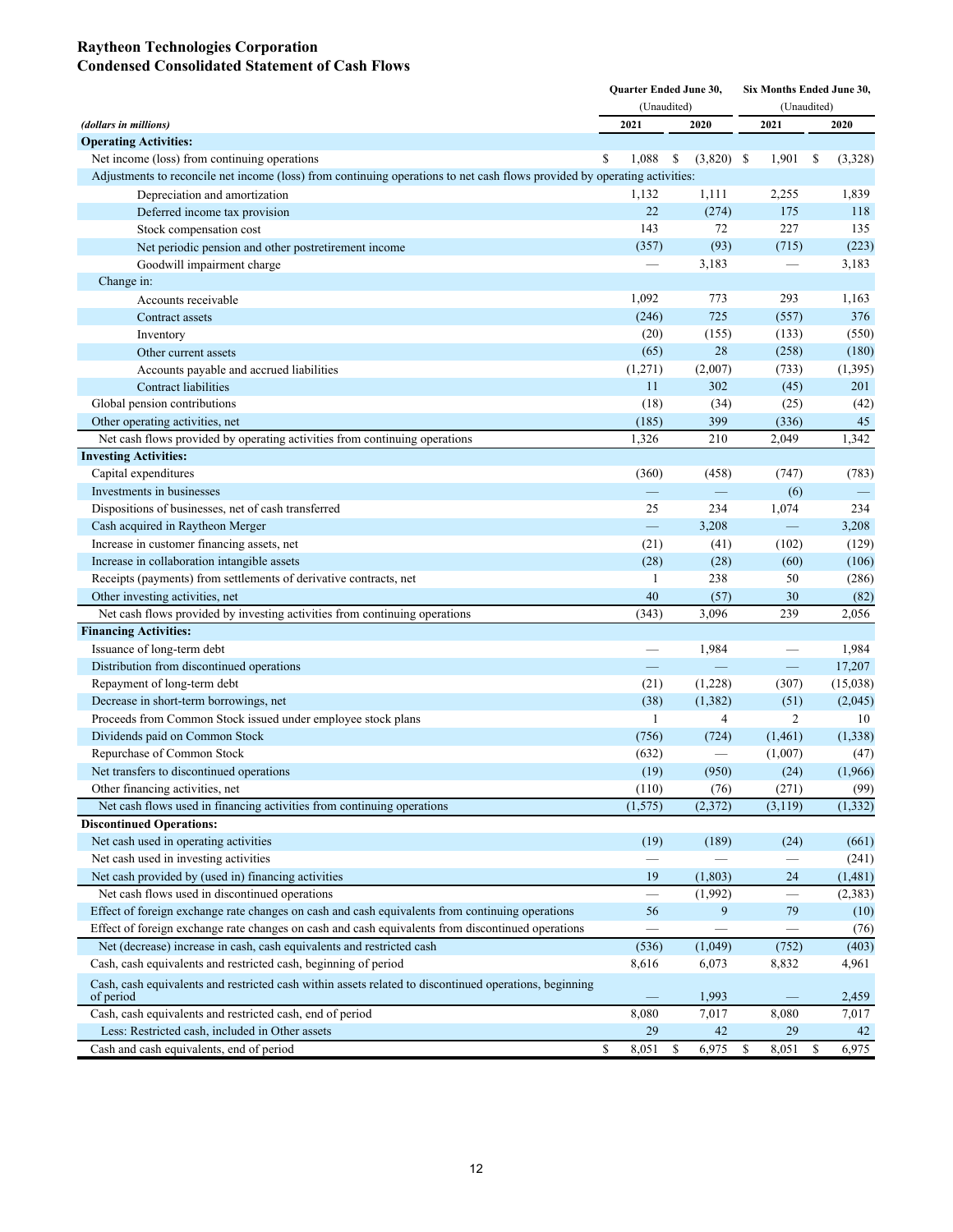#### **Raytheon Technologies Corporation Reconciliation of Reported (GAAP) to Adjusted (Non-GAAP) Results Adjusted Sales, Adjusted Operating Profit & Operating Profit Margin**

|                                                                       | <b>Ouarter Ended June 30,</b><br>(Unaudited) |                   |              |              |      | Six Months Ended June 30,<br>(Unaudited) |              |              |  |  |  |  |
|-----------------------------------------------------------------------|----------------------------------------------|-------------------|--------------|--------------|------|------------------------------------------|--------------|--------------|--|--|--|--|
| (dollars in millions - Income (Expense))                              |                                              | 2021              |              | $2020^{(2)}$ |      | 2021                                     |              | $2020^{(2)}$ |  |  |  |  |
| <b>Collins Aerospace Systems</b>                                      |                                              |                   |              |              |      |                                          |              |              |  |  |  |  |
| Net sales                                                             | \$                                           | 4,545             | \$           | 4,202        | \$   | 8,915                                    | \$           | 10,640       |  |  |  |  |
| Significant unfavorable contract adjustments $^{(1)}$                 |                                              |                   |              | (96)         |      |                                          |              | (118)        |  |  |  |  |
| Adjusted net sales                                                    | \$                                           | 4,545             | \$           | 4,298        | \$   | 8,915                                    | \$           | 10,758       |  |  |  |  |
| Operating profit (loss)                                               | \$                                           | 506               | \$           | (317)        | \$   | 820                                      | \$           | 929          |  |  |  |  |
| Restructuring                                                         |                                              | (12)              |              | (151)        |      | (30)                                     |              | (157)        |  |  |  |  |
| Significant unfavorable contract adjustments <sup>(1)</sup>           |                                              |                   |              | (122)        |      |                                          |              | (144)        |  |  |  |  |
| Charges related to customer bankruptcies and collectability $risk(1)$ |                                              |                   |              | (89)         |      |                                          |              | (99)         |  |  |  |  |
| Foreign government wage subsidies <sup>(1)</sup>                      |                                              |                   |              | 24           |      |                                          |              | 24           |  |  |  |  |
| Fixed asset impairment $(1)$                                          |                                              |                   |              | (3)          |      |                                          |              | (3)          |  |  |  |  |
| Adjusted operating profit                                             | \$                                           | 518               | $\mathbb{S}$ | 24           | \$   | 850                                      | \$           | 1,308        |  |  |  |  |
| Adjusted operating profit margin                                      |                                              | 11.4 %            |              | $0.6\%$      |      | $9.5\%$                                  |              | 12.2 %       |  |  |  |  |
| Pratt & Whitney                                                       |                                              |                   |              |              |      |                                          |              |              |  |  |  |  |
| Net sales                                                             | \$                                           | 4,280             | \$           | 3,487        | \$   | 8,310                                    | \$           | 8,840        |  |  |  |  |
| Favorable impact of a contract termination <sup>(1)</sup>             |                                              |                   |              |              |      |                                          |              | 22           |  |  |  |  |
| Significant unfavorable contract adjustments <sup>(1)</sup>           |                                              |                   |              | (120)        |      |                                          |              | (120)        |  |  |  |  |
| Adjusted net sales                                                    | \$                                           | 4,280             | \$           | 3,607        | \$   | 8,310                                    | \$           | 8,938        |  |  |  |  |
| Operating profit (loss)                                               | \$                                           | 112               | \$           | (457)        | \$   | 132                                      | \$           | 18           |  |  |  |  |
| Restructuring                                                         |                                              | 16                |              | (107)        |      | (4)                                      |              | (107)        |  |  |  |  |
| Charges related to customer bankruptcies and collectability $risk(1)$ |                                              |                   |              | (148)        |      |                                          |              | (210)        |  |  |  |  |
| Significant unfavorable contract adjustments $^{(1)}$                 |                                              |                   |              | (110)        |      |                                          |              | (110)        |  |  |  |  |
| Foreign government wage subsidies $(1)$                               |                                              |                   |              | 59           |      |                                          |              | 59           |  |  |  |  |
| Favorable impact of a contract termination <sup>(1)</sup>             |                                              |                   |              |              |      |                                          |              | 22           |  |  |  |  |
| Adjusted operating profit                                             | $\mathbb{S}$                                 | 96                | $\mathbb S$  | (151)        | \$   | 136                                      | \$           | 364          |  |  |  |  |
| Adjusted operating profit margin                                      |                                              | $2.2 \%$          |              | $(4.2)\%$    |      | $1.6\%$                                  |              | 4.1 %        |  |  |  |  |
| Raytheon Intelligence & Space                                         |                                              |                   |              |              |      |                                          |              |              |  |  |  |  |
| Net sales                                                             | \$                                           | 3,805             | \$           | 3,387        | \$   | 7,570                                    | \$           | 3,387        |  |  |  |  |
| Operating profit                                                      | $\$$                                         | 415               | \$           | 309          | \$   | 803                                      | \$           | 309          |  |  |  |  |
| Operating profit margin                                               |                                              | 10.9%             |              | 9.1 %        |      | 10.6 %                                   |              | 9.1 %        |  |  |  |  |
| <b>Raytheon Missiles &amp; Defense</b>                                |                                              |                   |              |              |      |                                          |              |              |  |  |  |  |
| Net sales                                                             | \$                                           | 3,985             | \$           | 3,506        | \$   | 7,778                                    | \$           | 3,506        |  |  |  |  |
| Middle East contract adjustment                                       |                                              |                   |              | 54           |      |                                          |              | 54           |  |  |  |  |
| Adjusted net sales                                                    | \$                                           | 3,985             | \$           | 3,452        | \$   | 7,778                                    | \$           | 3,452        |  |  |  |  |
| Operating profit                                                      | \$                                           | 532               | $\mathbb S$  | 398          | \$   | 1,028                                    | \$           | 398          |  |  |  |  |
| Middle East contract adjustment <sup>(2)</sup>                        |                                              |                   |              | 12           |      |                                          |              | 12           |  |  |  |  |
| Adjusted operating profit                                             | \$                                           | 532               | $\mathbb S$  | 386          | \$   | 1,028                                    | $\mathbb S$  | 386          |  |  |  |  |
| Adjusted operating profit margin                                      |                                              | 13.4 %            |              | 11.2 %       |      | 13.2 %                                   |              | 11.2 %       |  |  |  |  |
| <b>Eliminations and Other</b>                                         |                                              |                   |              |              |      |                                          |              |              |  |  |  |  |
| Net sales                                                             | \$                                           | (735)             | $\$$         | (521)        | \$   | (1, 442)                                 | \$           | (952)        |  |  |  |  |
| Operating loss                                                        | \$                                           | (40)              | $\$$         | (27)         | $\$$ | (71)                                     | \$           | (52)         |  |  |  |  |
| Corporate expenses and other unallocated items                        |                                              |                   |              |              |      |                                          |              |              |  |  |  |  |
| Operating loss                                                        | $\$$                                         | (149)             | $\mathbb{S}$ | (277)        | \$   | (230)                                    | $\mathbb{S}$ | (407)        |  |  |  |  |
| Restructuring                                                         |                                              | (60)              |              | (169)        |      | (65)                                     |              | (171)        |  |  |  |  |
| Costs associated with the separation of the commercial businesses     |                                              | $\qquad \qquad -$ |              | (14)         |      | (8)                                      |              | (14)         |  |  |  |  |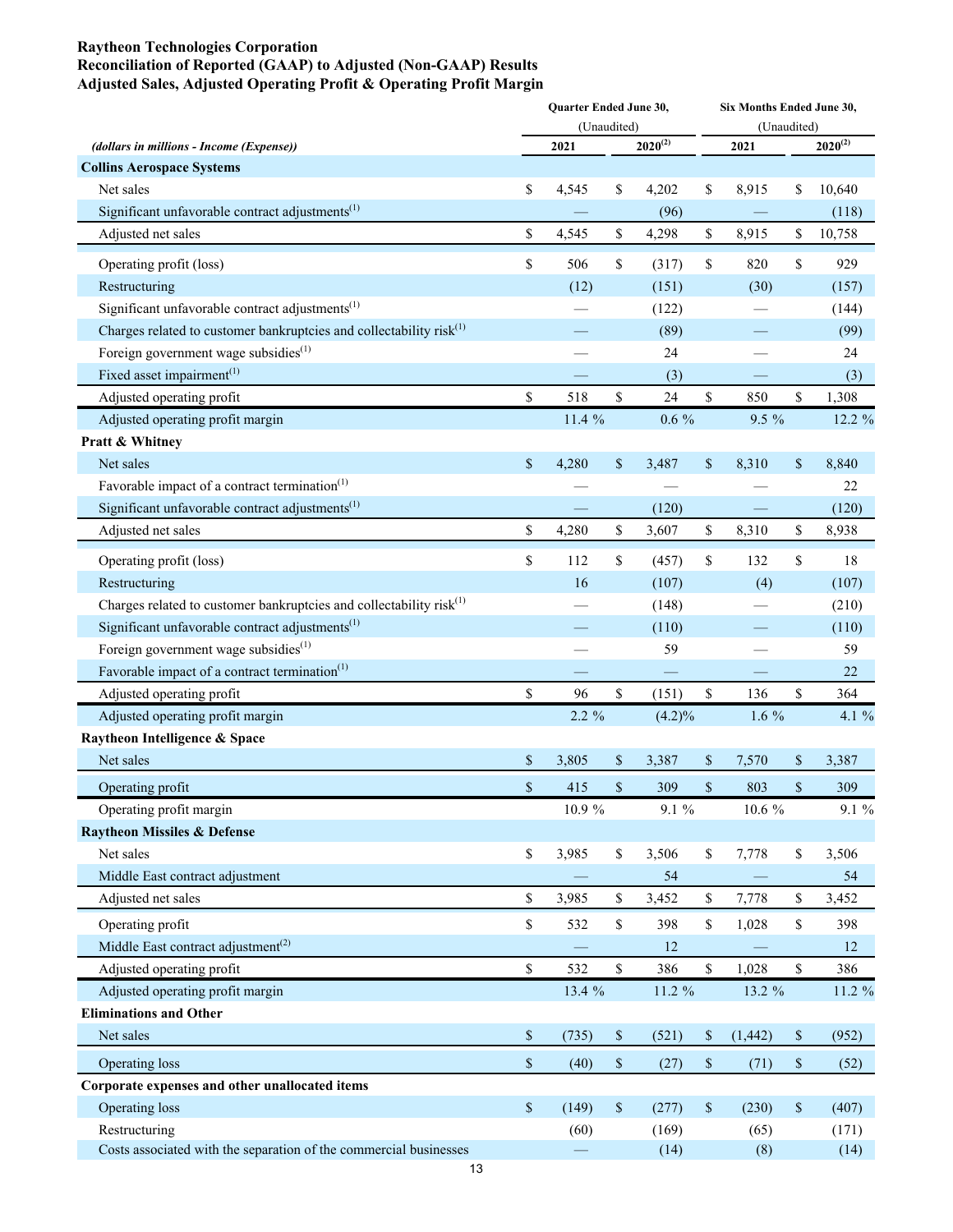| Transaction and integration costs associated with the Raytheon Merger                           |              |               | (70)    |              | (17)    | (99)           |
|-------------------------------------------------------------------------------------------------|--------------|---------------|---------|--------------|---------|----------------|
| Adjusted operating loss                                                                         | \$<br>(89)   | $\mathbb{S}$  | (24)    | $\mathbf S$  | (140)   | \$<br>(123)    |
| <b>FAS/CAS Operating Adjustment</b>                                                             |              |               |         |              |         |                |
| Operating profit                                                                                | \$<br>425    | \$            | 356     | $\mathbf S$  | 848     | \$<br>356      |
| <b>Acquisition Accounting Adjustments</b>                                                       |              |               |         |              |         |                |
| Operating loss                                                                                  | \$<br>(519)  | $\mathbf S$   | (3,745) | $\mathbf S$  | (1,035) | \$<br>(4,016)  |
| Intangible impairment $(1)$                                                                     |              |               | (17)    |              |         | (57)           |
| Goodwill impairment <sup>(1)</sup>                                                              |              |               | (3,183) |              |         | (3,183)        |
| Acquisition accounting adjustments                                                              | (519)        |               | (545)   |              | (1,035) | (776)          |
| Adjusted operating profit                                                                       | \$           | $\mathbb{S}$  |         | \$           |         | \$             |
| <b>RTC Consolidated</b>                                                                         |              |               |         |              |         |                |
| Net sales                                                                                       | \$<br>15,880 | $\mathbb{S}$  | 14,061  | $\mathbb{S}$ | 31,131  | \$<br>25,421   |
| Favorable impact of a contract termination                                                      |              |               |         |              |         | 22             |
| Significant unfavorable contract adjustments                                                    |              |               | (216)   |              |         | (238)          |
| Middle East contract adjustment                                                                 |              |               | 54      |              |         | 54             |
| Adjusted net sales                                                                              | \$<br>15,880 | $\mathsf{\$}$ | 14,223  | $\mathbb{S}$ | 31,131  | \$<br>25,583   |
| Operating profit (loss)                                                                         | \$<br>1,282  | \$            | (3,760) | \$           | 2,295   | \$<br>(2, 465) |
| Restructuring                                                                                   | (56)         |               | (427)   |              | (99)    | (435)          |
| Acquisition accounting adjustments                                                              | (519)        |               | (545)   |              | (1,035) | (776)          |
| Total significant non-recurring and non-operational items included in<br>Operating Profit above |              |               | (3,661) |              | (25)    | (3,802)        |
| Adjusted operating profit                                                                       | \$<br>1,857  | \$            | 873     | \$           | 3,454   | \$<br>2,548    |

(1) Total significant non-recurring and non-operational items in the table above for the quarter and six months ended June 30, 2020 includes a net pre-tax charge of \$3.6 billion and \$3.7 billion, respectively, related to the impact of the COVID-19 pandemic, primarily consisting of charges related to the impairment of goodwill, customer bankruptcies and increased collectability risk, and significant unfavorable contract adjustments. Management determined these items are incremental to similar costs (or income) incurred for reasons other than the pandemic and not expected to recur once the impact of the pandemic has subsided, and therefore, not indicative of the Company's ongoing operational performance and appropriate for adjustment in the applicable periods. Similar items were not significant for the quarter and six months ended June 30, 2021 and are not expected to be significant to our 2021 results. Therefore, such items have not been adjusted for in the table above for the quarter and six months ended June 30, 2021.

(2) Effective January 1, 2021, we reorganized certain product areas of our Raytheon Intelligence & Space (RIS) and Raytheon Missiles & Defense (RMD) businesses to more efficiently leverage our capabilities and we have reclassified the prior year numbers in the table above. The reorganization does not impact our previously reported Collins Aerospace Systems and Pratt & Whitney segment results, or our consolidated balance sheets, statements of operations or statements of cash flows.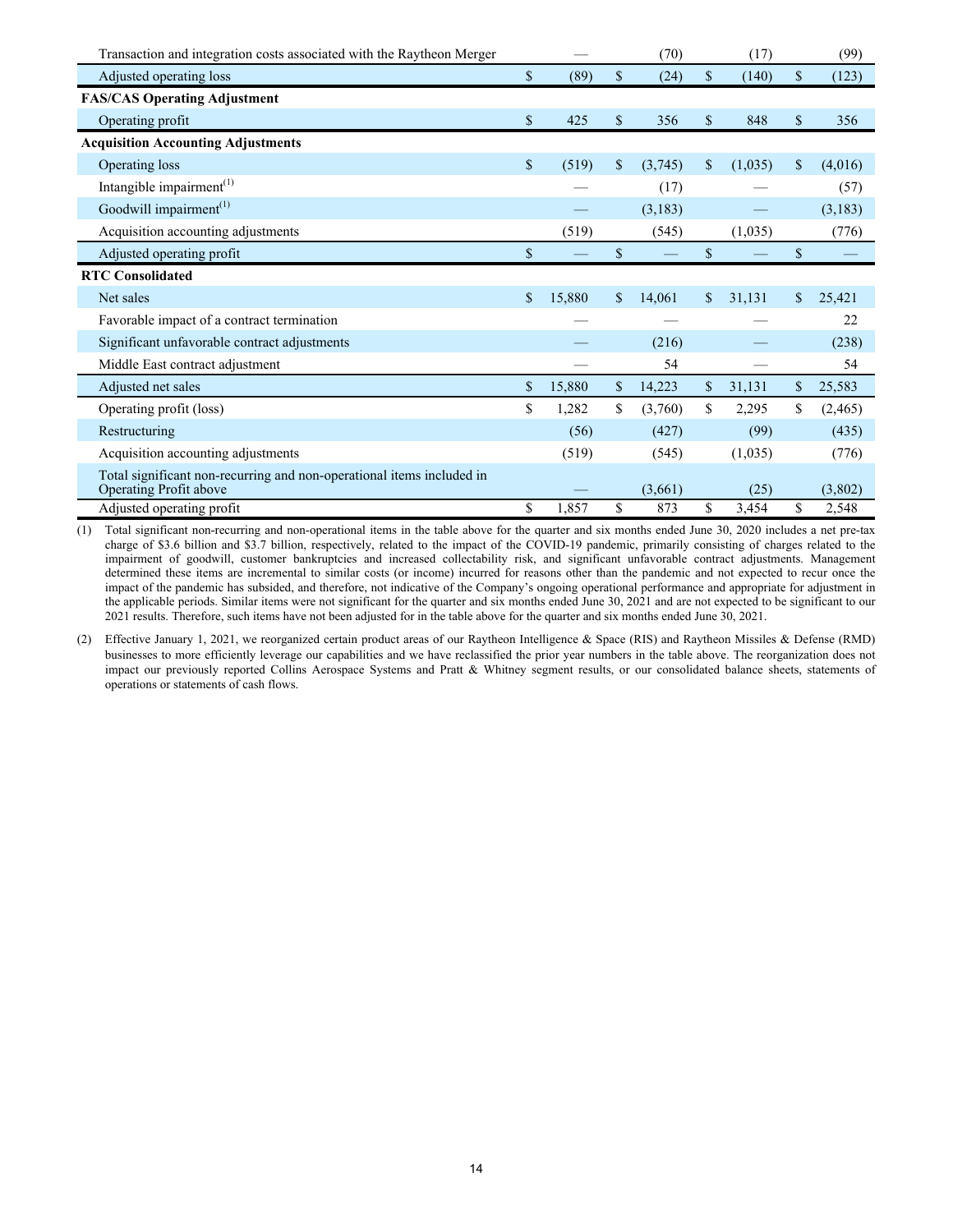## **Raytheon Technologies Corporation**

#### **Reconciliation of Reported (GAAP) to Adjusted (Non-GAAP) Results**

**Adjusted Income from Continuing Operations, Earnings Per Share, Weighted Average Diluted Shares Outstanding and Effective Tax Rate**

| (Unaudited)<br>(Unaudited)<br>2021<br>2021<br>2020<br>2020<br>(dollars and shares in millions - Income (Expense))<br>Income (loss) from continuing operations attributable to common<br>\$<br>1,040<br>(3,844)<br>$\boldsymbol{\mathsf{S}}$<br>1,812<br>\$<br>shareowners<br>S.<br>(3,406)<br><b>Total Restructuring</b><br>(99)<br>(56)<br>(427)<br>(435)<br>Total Acquisition accounting adjustments<br>(519)<br>(1,035)<br>(545)<br>(776)<br>Total significant non-recurring and non-operational items included in<br><b>Operating Profit</b><br>(3,661)<br>(25)<br>(3,802)<br>Significant non-recurring and non-operational items included in Non-<br>service Pension |                     | <b>Ouarter Ended June 30,</b> |      | Six Months Ended June 30, |  |  |                      |  |  |  |
|---------------------------------------------------------------------------------------------------------------------------------------------------------------------------------------------------------------------------------------------------------------------------------------------------------------------------------------------------------------------------------------------------------------------------------------------------------------------------------------------------------------------------------------------------------------------------------------------------------------------------------------------------------------------------|---------------------|-------------------------------|------|---------------------------|--|--|----------------------|--|--|--|
|                                                                                                                                                                                                                                                                                                                                                                                                                                                                                                                                                                                                                                                                           |                     |                               |      |                           |  |  |                      |  |  |  |
|                                                                                                                                                                                                                                                                                                                                                                                                                                                                                                                                                                                                                                                                           |                     |                               |      |                           |  |  |                      |  |  |  |
|                                                                                                                                                                                                                                                                                                                                                                                                                                                                                                                                                                                                                                                                           |                     |                               |      |                           |  |  |                      |  |  |  |
|                                                                                                                                                                                                                                                                                                                                                                                                                                                                                                                                                                                                                                                                           |                     |                               |      |                           |  |  |                      |  |  |  |
|                                                                                                                                                                                                                                                                                                                                                                                                                                                                                                                                                                                                                                                                           |                     |                               |      |                           |  |  |                      |  |  |  |
|                                                                                                                                                                                                                                                                                                                                                                                                                                                                                                                                                                                                                                                                           |                     |                               |      |                           |  |  |                      |  |  |  |
|                                                                                                                                                                                                                                                                                                                                                                                                                                                                                                                                                                                                                                                                           |                     |                               |      |                           |  |  |                      |  |  |  |
|                                                                                                                                                                                                                                                                                                                                                                                                                                                                                                                                                                                                                                                                           | Pension curtailment |                               | (25) |                           |  |  | (25)                 |  |  |  |
| Significant non-recurring and non-operational items included in<br>Interest Expense, Net                                                                                                                                                                                                                                                                                                                                                                                                                                                                                                                                                                                  |                     |                               |      |                           |  |  |                      |  |  |  |
| Deferred compensation<br>4<br>4                                                                                                                                                                                                                                                                                                                                                                                                                                                                                                                                                                                                                                           |                     |                               |      |                           |  |  |                      |  |  |  |
| Tax effect of restructuring and significant non-recurring and non-<br>operational items above<br>123<br>324<br>257<br>406                                                                                                                                                                                                                                                                                                                                                                                                                                                                                                                                                 |                     |                               |      |                           |  |  |                      |  |  |  |
| Significant non-recurring and non-operational items included in<br>Income Tax Expense                                                                                                                                                                                                                                                                                                                                                                                                                                                                                                                                                                                     |                     |                               |      |                           |  |  |                      |  |  |  |
| Tax impact from UK rate change<br>(73)<br>(73)                                                                                                                                                                                                                                                                                                                                                                                                                                                                                                                                                                                                                            |                     |                               |      |                           |  |  |                      |  |  |  |
| Tax impact from business disposal<br>(22)<br>(148)<br>(22)                                                                                                                                                                                                                                                                                                                                                                                                                                                                                                                                                                                                                |                     |                               |      |                           |  |  |                      |  |  |  |
| Tax benefit (expenses) associated with the Company's separation of<br>Otis and Carrier<br>(415)                                                                                                                                                                                                                                                                                                                                                                                                                                                                                                                                                                           |                     |                               |      |                           |  |  |                      |  |  |  |
| Tax impact related to debt exchange<br>(60)<br>(60)                                                                                                                                                                                                                                                                                                                                                                                                                                                                                                                                                                                                                       |                     |                               |      |                           |  |  |                      |  |  |  |
| Revaluation of certain international tax incentives<br>(46)<br>(46)                                                                                                                                                                                                                                                                                                                                                                                                                                                                                                                                                                                                       |                     |                               |      |                           |  |  |                      |  |  |  |
| Revaluation of deferred taxes related to Raytheon merger and the<br>Company's separation of Otis and Carrier<br>31<br>31                                                                                                                                                                                                                                                                                                                                                                                                                                                                                                                                                  |                     |                               |      |                           |  |  |                      |  |  |  |
| Less: Impact on net income attributable to common shareowners<br>(4, 427)<br>(1,123)<br>(525)<br>(5,140)                                                                                                                                                                                                                                                                                                                                                                                                                                                                                                                                                                  |                     |                               |      |                           |  |  |                      |  |  |  |
| Adjusted income from continuing operations attributable to common<br>583<br>shareowners<br>\$<br>\$<br>\$<br>2,935<br>\$<br>1,734<br>1,565                                                                                                                                                                                                                                                                                                                                                                                                                                                                                                                                |                     |                               |      |                           |  |  |                      |  |  |  |
| <b>Diluted Earnings (Loss) Per Share</b><br>\$<br>0.69<br>S<br>(2.56)<br>\$<br>1.20<br>\$<br>(2.78)                                                                                                                                                                                                                                                                                                                                                                                                                                                                                                                                                                       |                     |                               |      |                           |  |  |                      |  |  |  |
| Impact on Diluted Earnings (Loss) Per Share<br>(0.34)<br>(2.95)<br>(4.19)<br>(0.74)                                                                                                                                                                                                                                                                                                                                                                                                                                                                                                                                                                                       |                     |                               |      |                           |  |  |                      |  |  |  |
| <b>Adjusted Diluted Earnings Per Share</b><br>\$<br>1.03<br>0.39<br>\$<br>1.94<br>\$<br>1.41<br>S                                                                                                                                                                                                                                                                                                                                                                                                                                                                                                                                                                         |                     |                               |      |                           |  |  |                      |  |  |  |
| <b>Weighted Average Number of Shares Outstanding</b>                                                                                                                                                                                                                                                                                                                                                                                                                                                                                                                                                                                                                      |                     |                               |      |                           |  |  |                      |  |  |  |
| 1,513.5<br>1,513.7<br>1,225.4<br><b>Reported Diluted</b><br>1,501.3                                                                                                                                                                                                                                                                                                                                                                                                                                                                                                                                                                                                       |                     |                               |      |                           |  |  |                      |  |  |  |
| Impact of dilutive shares <sup>(1)</sup><br>2.4<br>4.9                                                                                                                                                                                                                                                                                                                                                                                                                                                                                                                                                                                                                    |                     |                               |      |                           |  |  |                      |  |  |  |
| <b>Adjusted Diluted</b><br>1,513.5<br>1,503.7<br>1,513.7<br>1,230.3                                                                                                                                                                                                                                                                                                                                                                                                                                                                                                                                                                                                       |                     |                               |      |                           |  |  |                      |  |  |  |
| $1.0 \%$<br>26.5 %<br><b>Effective Tax Rate</b><br>23.9 %                                                                                                                                                                                                                                                                                                                                                                                                                                                                                                                                                                                                                 |                     |                               |      |                           |  |  |                      |  |  |  |
| Impact on Effective Tax Rate<br>$(4.3)\%$<br>22.7 %<br>$(7.2)\%$                                                                                                                                                                                                                                                                                                                                                                                                                                                                                                                                                                                                          |                     |                               |      |                           |  |  | $(22.0)\%$<br>43.5 % |  |  |  |
| <b>Adjusted Effective Tax Rate</b><br>19.6 %<br>23.7 %<br>19.3 %                                                                                                                                                                                                                                                                                                                                                                                                                                                                                                                                                                                                          |                     |                               |      |                           |  |  | 21.5 %               |  |  |  |

(1) The computation of reported diluted earnings per share in the quarter ended and six months ended June 30, 2020 excludes the effect of the potential exercise of stock awards, including stock appreciation rights and stock options, because their effect was antidilutive due to the reported loss from operations. On an adjusted basis, the Company reported income from continuing operations and therefore, the dilutive effect of such awards is included in the calculation of Adjusted Diluted Earnings Per Share.